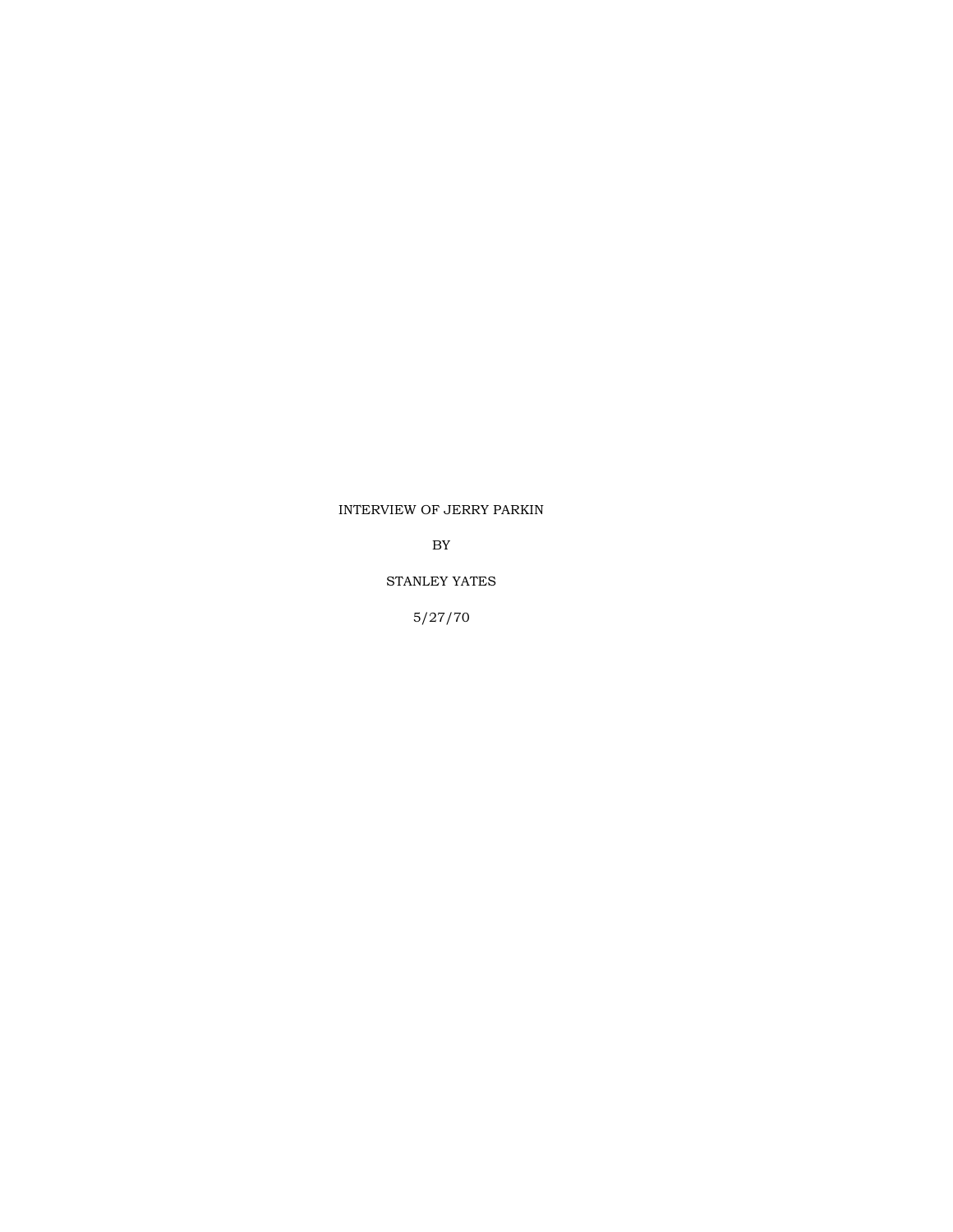Parkin: My name is Jerry Parkin. My first participation in the events--

Interviewer: You are Vice-President of the Student Body?

- Parkin: That's right. My first participation in the events following Nixon's announcement of troops entering Cambodia was the people's rally held on Saturday, May 2nd, down at the band shell in downtown Ames which proceeded eventually to the Selective Service office. I was asked by one of the group members to speak there and--
- Interviewer: Did you actively organize it or did you just act after it got going? Parkin: Well, I just kind of happened down there. I wasn't expecting to go down but I decided it would be a good idea to show my beliefs and I did not have any part at all in organizing the activity. So, I just kind of went down there and was asked to speak when I was there so I marched down to the Selective Service office and I was about the fourth speaker, I think, and I expressed my dismay at Nixon's move in Cambodia. I thought he was wrong. I also expressed the fact that it would be very difficult for anybody to get me to go to the Indo-China war and fight there. This is my own moral belief, that the war is wrong, that the President did make a mistake. And he went over his constitutional powers as far as sending troops into Cambodia and past Presidents that sent troops into Indo-China, also. This is basically what I expressed at the rally and they broke up soon after I spoke, and I just left right after I spoke--

Interviewer: You didn't go down to the draft board? Parkin: I was at the draft board when I spoke, yes. I left right after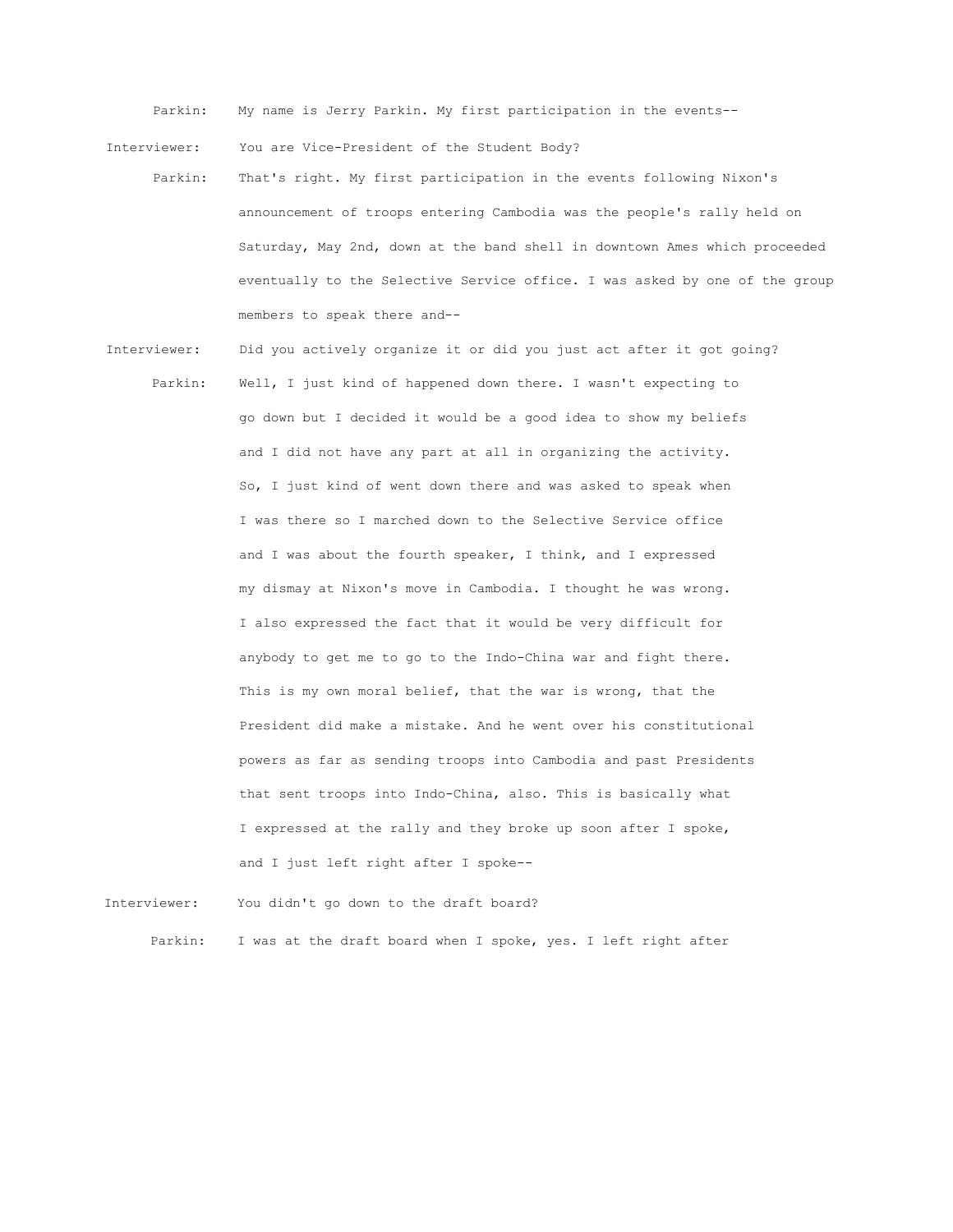I spoke at the draft board, after I had marched down there. It was a fairly well organized march. I think the turnout was a little less than anybody expected, but in the light that it was called the day before, it was a real good turnout, I thought, anyhow. On Tuesday, May 5th, the Government of Student Body senate had a meeting which was supposed to be in the Council Chambers but eventually moved to the Great Hall of the Union because of the large crowd size that was expected.

Interviewer: Was this a regular meeting of GSB?

Parkin: Yes, it was.

Interviewer: Why did you expect a large crowd?

Interviewer: Who asked you to put it on.

Parkin: Well, we were asked to bring up the idea of a student strike. No formal resolution had been written before the meeting, but we were asked to discuss it and--

Interviewer: This was news that had circulated throughout the campus? Parkin: Yes, and I was asked specifically to discuss it and put it on the agenda. So, it was put on the agenda.

Parkin: Robert Trembly and Doug Marks. They specifically asked me if I would put it on. So, it was placed on the agenda, and I was told there would be several students there and if I could get a bigger room to get one. I was asked specifically to get the Armory, for the purpose, so the students would have a good background for a meeting, maybe a little dig at the ROTC program on campus, but that was unavailable so we did get the Great Hall. The Great Hall was pretty well filled. We put up chairs for four hundred people and they were almost all filled. I moved part of the meet-

-2-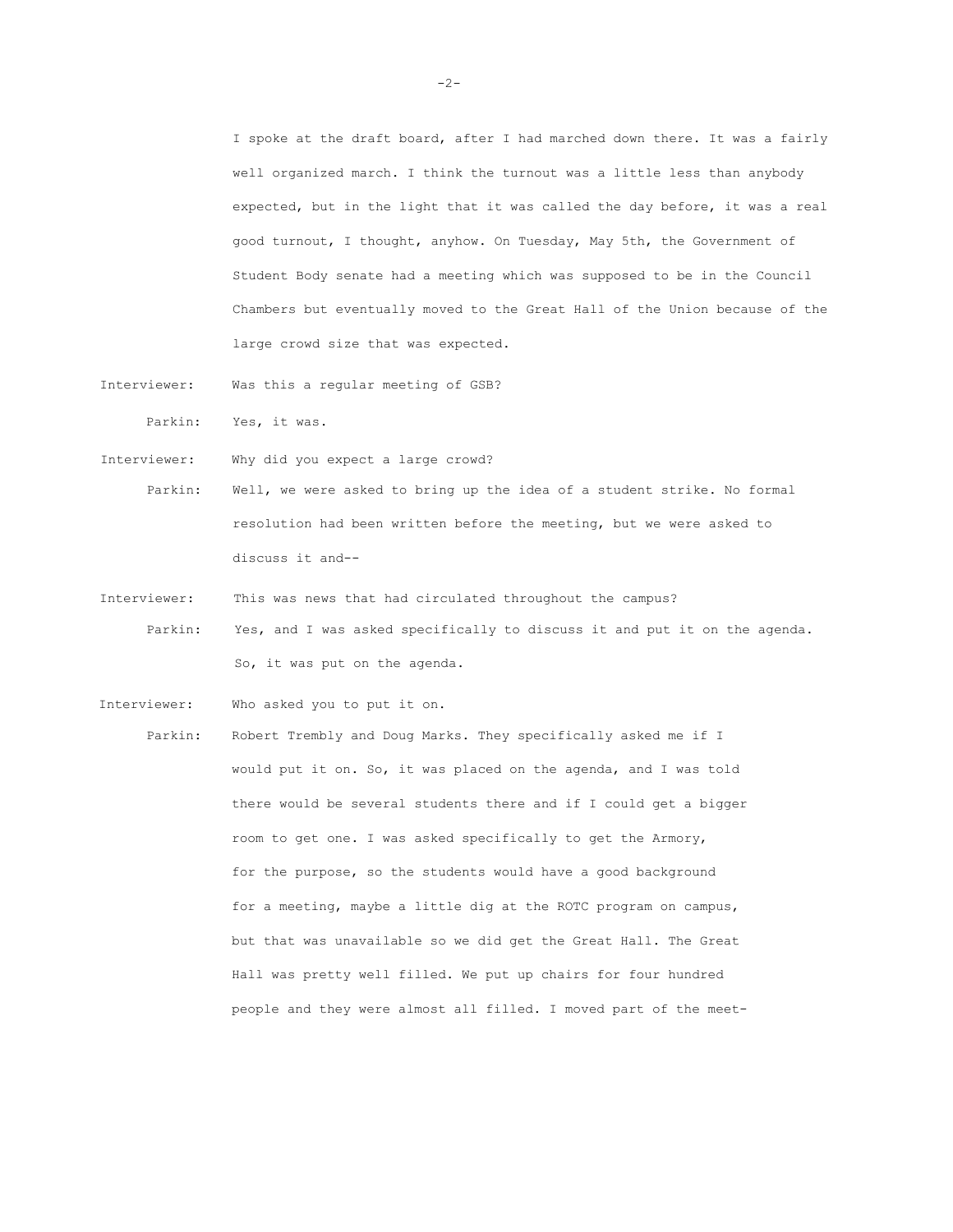ing, the part discussing the Cambodia situation to the front of the agenda so I could get that out of the way.

Interviewer: Were you in charge of the meeting?

Parkin: Yes. I'm chairman of the Student Senate, too. So, I guess it was pretty much up to me when it did come up. We discussed it a little bit. Previously that day, I had put out a statement saying that I would support a student strike on the basis that the students in the country and all concerned citizens had to show the President and the Congress that we were upset with the latest move in Indo-China and this is the reason I supported the strike. Jerry Schnoor, who is President of the Student Body, did not support the strike in that way. He supported a mass student rally strongly urging all students to come to this. There was a little bit of difference between us, but we did come together in the end after the strike was called. The meeting got under way around 7:30, I suppose. We brought this up first thing. There was a little bit of discussion by the Senate, by the Presi dent, and the people in the Senate, first. We then brought up a resolution. Dana Craig, who is the senator from Science and Humanities college, introduced the resolution concerning the stu dent strike which was discussed. President Schnoor voiced his opposition to it. I did not and could not speak to him since I was chairman of the Senate. We discussed this within the Senate. It was finally moved and seconded and we opened the meeting to a committee of the whole which means anybody in the entire room could discuss this.

Interviewer: Including yourself? Parkin: No. I'm still chairman so I've got to sit up there and just keep

 $-3-$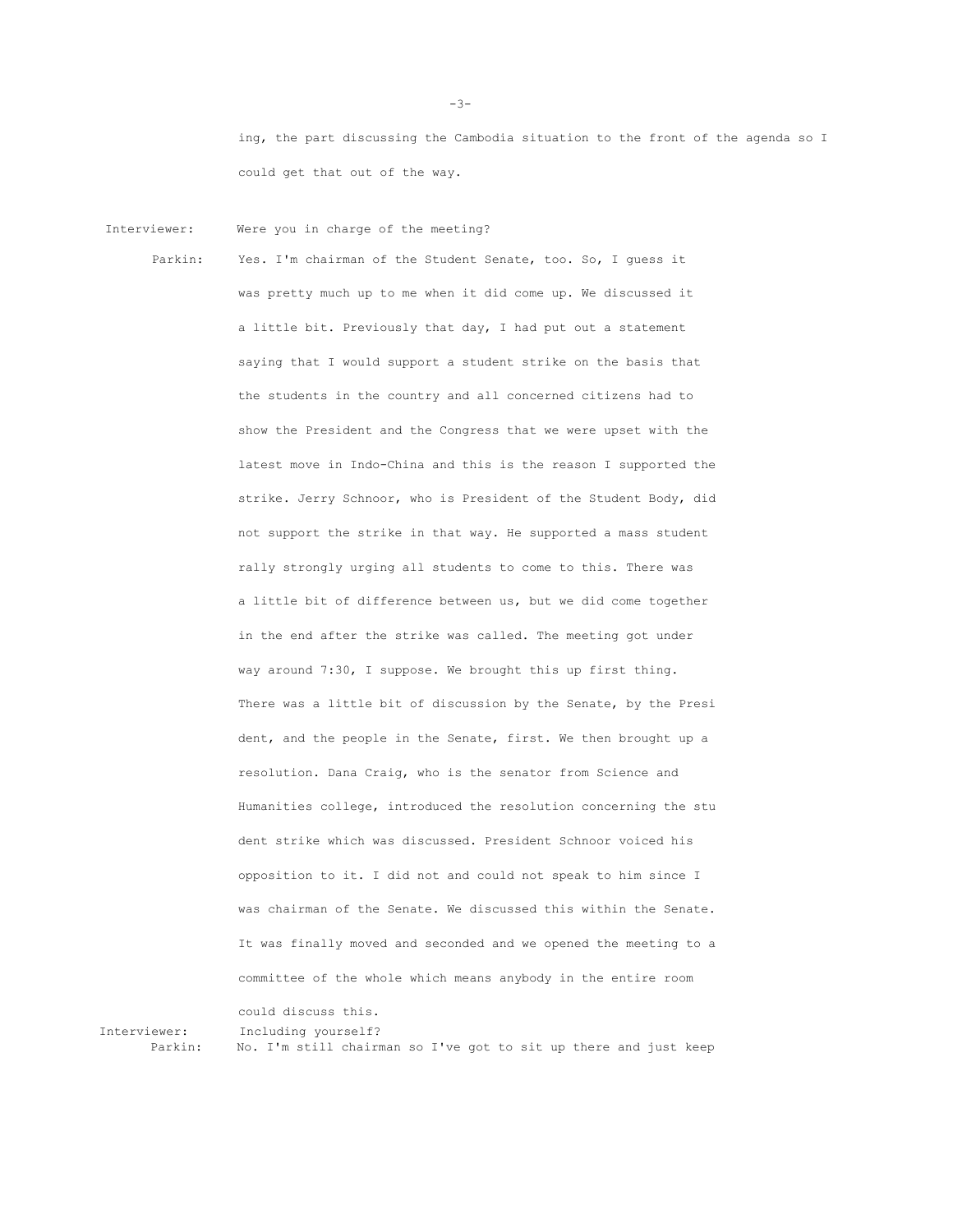organization going, I guess. We had two open microphones at each end of the Senate, and we wanted a lot of people from the audience to come up and speak. The people that spoke were Tom Potts, Denny Forsyth, Bob Trembly spoke, Clyde Brown, and there were a number of other students who did speak at this point. Most of them were in favor of the student strike.

Interviewer: Was there any opposition to it?

Parkin: None from the audience. There was scattered opposition in the Senate, but--

- Interviewer: How would you characterize opposition, on what bases?
	- Parkin: Two of the senators felt that Nixon made the right move and that this would stop the spread of Communism. This is why they didn't feel a strike to contradict him was necessary. A number of students felt that just a strike within itself was wrong. So, there was this type of scattered opposition within the Senate, but they didn't come out as forceful or as strong as the people supporting the strike. Most of the people that did talk, as I said before, were supporting the strike and made very good points to the people in the audience and the people in the Senate. I know Dennis Forsyth spoke and he supported the strike. This is what really brought most of the senators, or the senators who did vote for the strike that were kind of edgy about it, to supporting the strike. We then closed committee of the whole, took a vote, roll call vote was requested and the vote came out 15 to 11 in favor of supporting the student strike.

Interviewer: What is the total number of senators? Do you know?

Parkin: There are twenty-six senators so everyone was there that night,

 $-4-$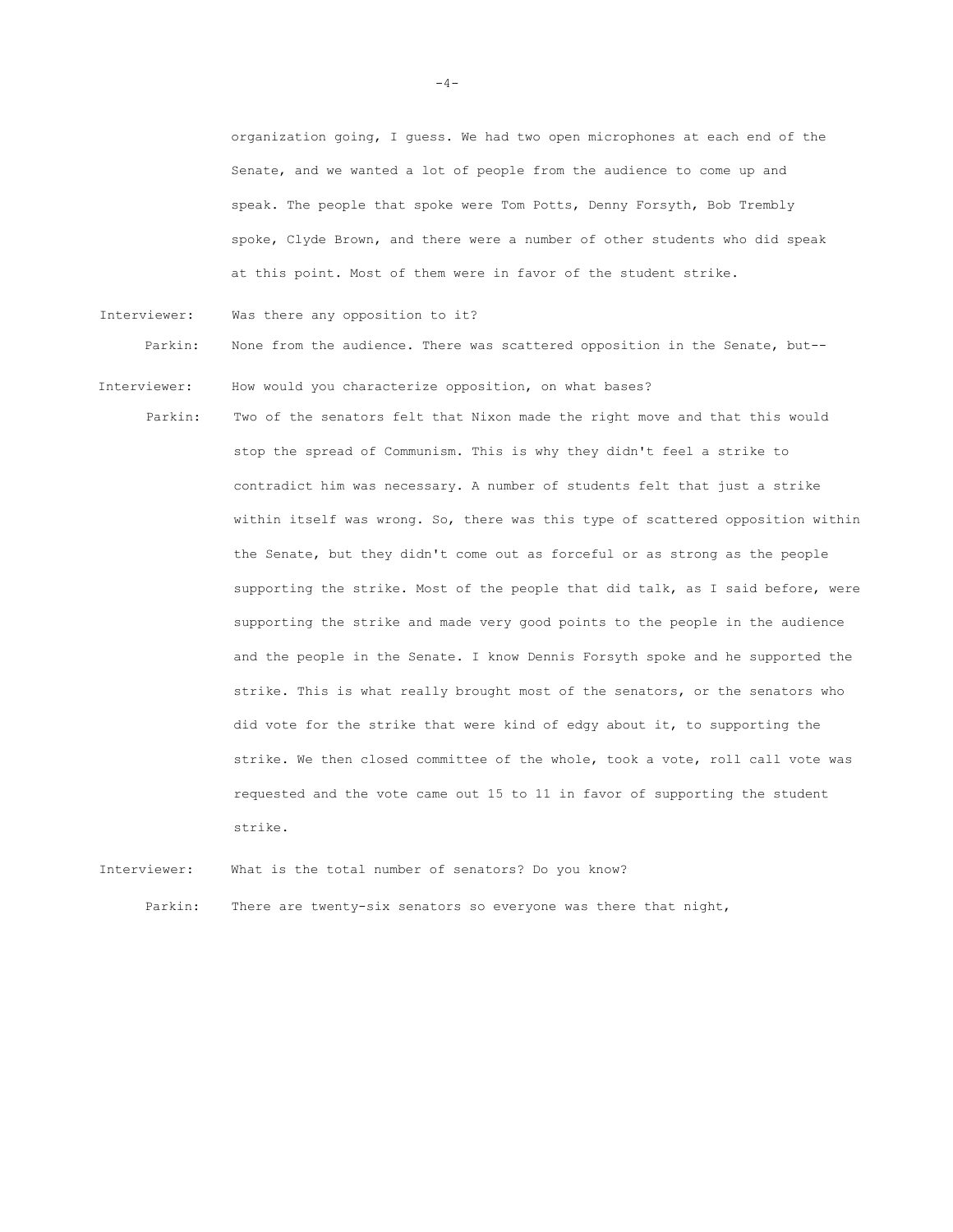which is something. After the vote I announced that although the strike had been supported, it must be kept peaceful at Iowa State or we might have the same trouble as Kent State had and have four Iowa State students dead, also. We all urged peacefulness in the strike and this is one clause that's in the resolution, too. There'd be a peaceful strike and no violence occur on it. So, we then proceeded to the rest of the business of the meeting, but maybe about a fourth of the way through this we moved to adjourn it because of the activity we had before. We felt that we should send the students over to the Armory to help people organize for this and help marshall the whole idea of it since we had supported it. We broke up the meeting and went downstairs to the office and began running off resolutions so that students could pass it out to the resident associations showing exactly what the student government body had done. And I think half the senators stayed there and I think half went over to the Armory and helped over there.

Interviewer: Where did you go?

Parkin: I was in the machine office trying to get this stuff run off.

And we got that done about 11:00 and then I ran over to the Armory for awhile to see how things were going over there. And there was a Dean of Students office staff member there, and it was under control. Nobody was getting rowdy or anything like this. The kids were sitting around, playing football, playing with their frisbies in the Armory so I didn't see any need to stay there. I went home and I had to get up at 6:00 o'clock the next morning to make some, or to run off some more things and to get some things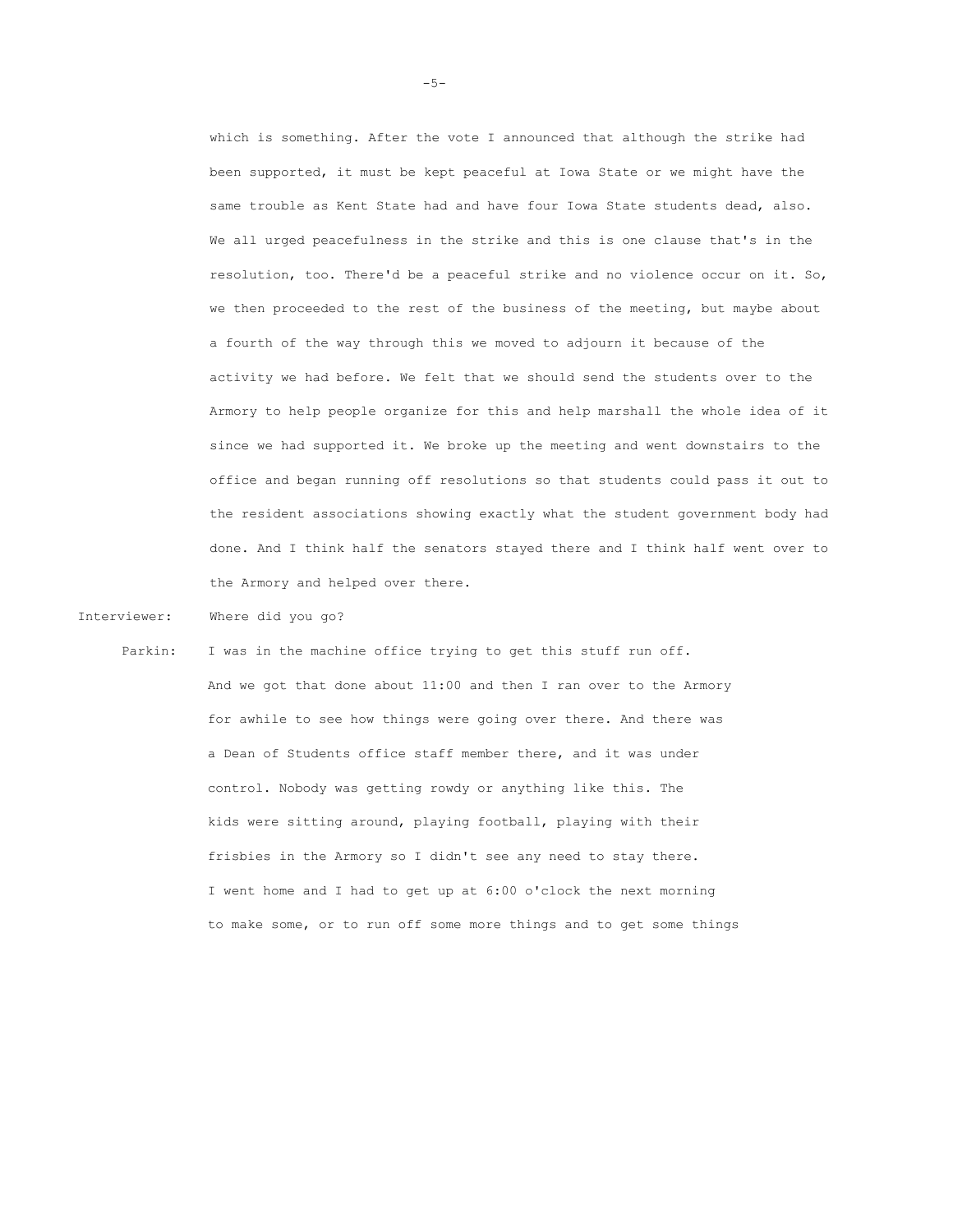organized for this rally they were having the next day at noon, and I had been called by a number of radio stations and television stations to get the exact statement of what the student body has passed. I went home hoping I could get a couple hours of sleep. On Wednesday, May 6th, I got back to campus around 6:30 and met with Tom Potts who was one of the organizers of the strike and peace rally. We went over to the Armory to see how things were going over there and there were approximately thirty students left. We found that somebody had broken into a cabinet there and stolen a bunch of medals from the ROTC building which upset quite a few of us and made us a little bit hesitant about what was going to happen the rest of that day. We then proceeded to organize the rally, the speakers at the rally--

Interviewer: How did you pick the speakers.

- Parkin: We tried to get a cross section of faculty members so we could get a historical view of the war, and an economic view of the war, political view of the war, and the impact of the war on the nation and campuses. And I think we did a pretty good job. We also wanted to get Mayor Smith so that we could get the impact of the present state on the community. The rally was organized, we had a little trouble getting speaking equipment first, but we finally got that--
- Interviewer: Who made the suggestion for the specific speakers? Do you know? Parkin: The main organizers of the speakers of the rally were Jerry Schnoor, myself, and Bob Trembly. We did most of the organizing as far as the speakers. I called all the speakers and got suggestions from the others as to who we had.

-6-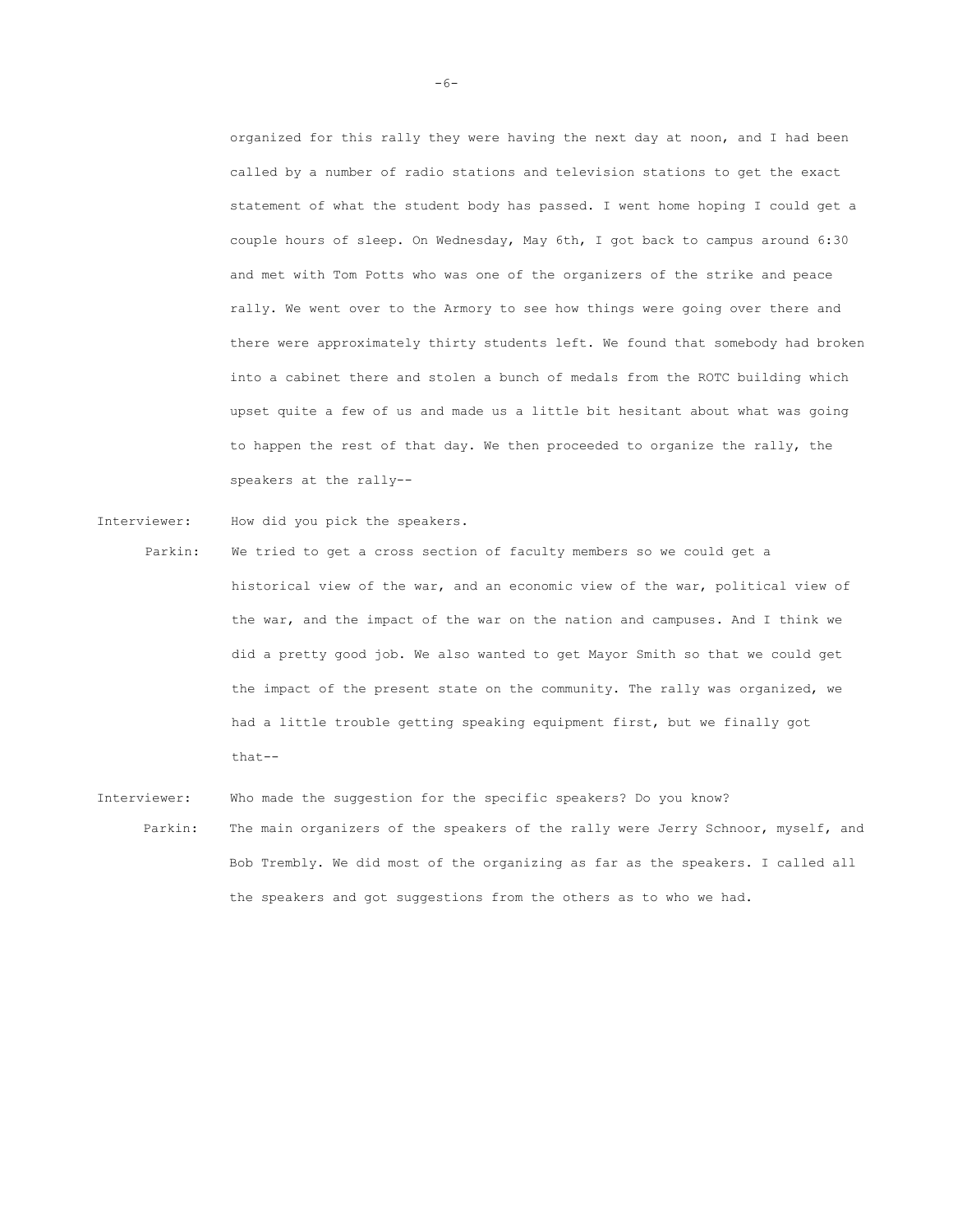Interviewer: Did you all agree as to the individual speakers?

- Parkin: Yes. We were. There was no disagreement there at all. We got, well we had, when the rally got started probably around 12:30, we started with--
- Interviewer: Let me interrupt here. Did you have anything to do with the flag incident? Parkin: Yes. I had heard about the flag incident from a couple of students who said that the flag was not put up that day. I don't know exactly why it wasn't put up so I made a phone call to Robert Parks, the President of the University, and I talked to him and he gave me the situation and why it was taken down and why it was possible it would not be put back up. We talked for awhile and we finally agreed that the flag would be put back up at 11:30 and that a minister would take the flag down to half mast and then the flag would be put back up after the memorial services. So we got that all straightened around and we got a minister who agreed to do it and I believe it was Rev. Belli who did finally take the flag down to half mast. So that the rally got started around 12:30 or so an--

Interviewer: You had nothing to do, you did not participate in the incident attempting to raise the flag?

Parkin: No. That was a couple of students who were opposed to the reason the flag was taken down. I think we had a misunderstanding as to why the flag was taken down. They thought the flag would be lowered half mast in memorial of the Cambodia situation. In actuality, it was taken down in the memorial of the four Kent State students who were killed. So, I think they were unjustified

-7-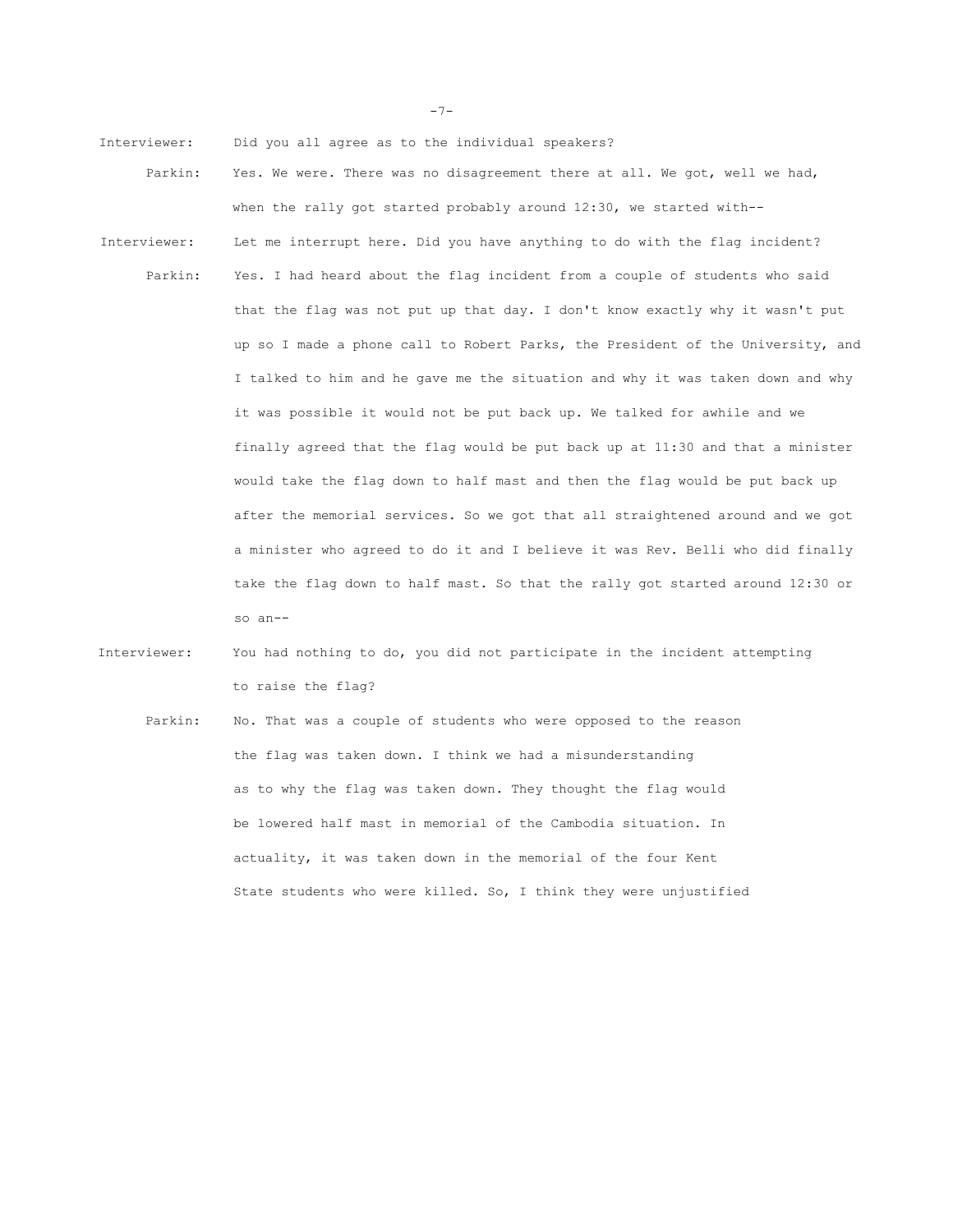in their attempts to stop the flag from being lowered to half mast. O.K. We started the memorial services off with the memorial service from Rev. Belli and another minister from the campus from the Baptist Church, I can't remember his name. They gave a eulogy to the students and we had a prayer and then Sue Osborn sang a few folk songs. We then got started with the speakers. I was asked to make the opening and I did, basically saying that President Nixon had made a mistake and we would show him through peaceful means that we know he has made a mistake and we must keep peaceful. Basically along these lines with what I said. We then got started with our speakers. First of all was Wallace Ogg who is the professor of economics who was supposed to give us the economic background. He did a little bit, I guess, but he mostly gave his own personal views of the war which was fine because it was basically an open forum. Then an instructor of the Department of Mathematics, Dr. Allen, spoke. He was not scheduled but nobody objected when he did speak. I believe he is chairman of the Faculty Committee on Peace. He spoke and then next Dr. Dodson of the History Department was supposed to speak but Bob Trembly got up and said something to the effect that the ROTC

 Interviewer: This was out of order. Was he scheduled to speak? Parkin: No. Bob Trembly was not scheduled to speak. He got up and grabbed the microphone and said that the ROTC students were marching on the practice field west of the Armory and if we really believed in peace we'd go over and stop this march and go and sit down and talk with the people just to stop the teaching of killing on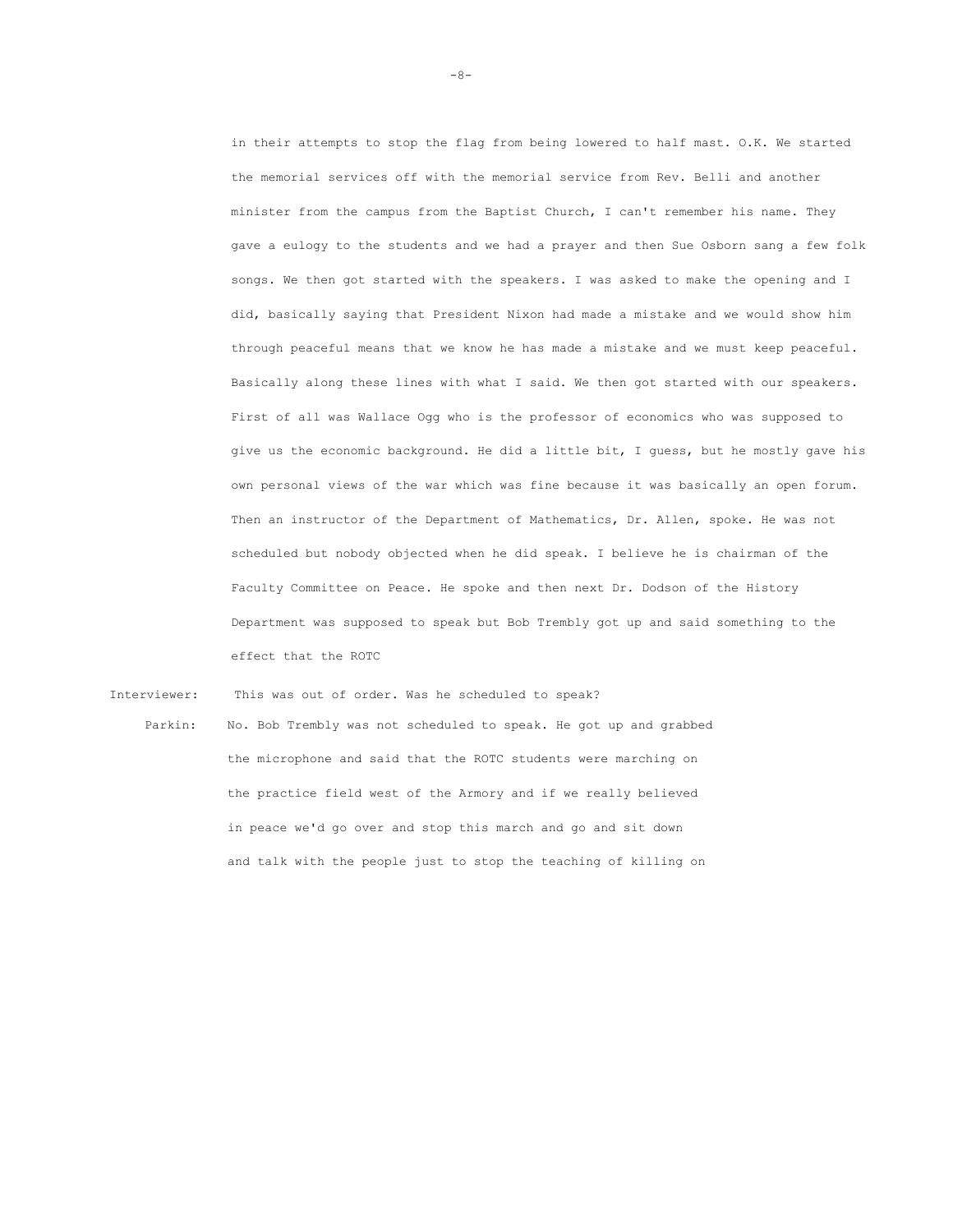campus. Clyde Brown then grabbed the microphone and reiterated the fact that we should remain peaceful, we should not try and harm the ROTC students and just to sit down and talk with them, nothing more than that. I grabbed the microphone and said basically the same thing Clyde did urging as many students as I could find to stay at the rallies and we did have a number of speakers who wanted to speak who I felt the students should hear to find out what was going on. Most of the students, I'd say, well, three fourths to four-fifths of the students left and went over to the ROTC building.

Interviewer: And you followed them?

Parkin: I stayed at the rally another five minutes to make sure that it was still organized, make sure that the speakers would stay and speak. Dr. Dodson was scheduled to speak and Mayor Stuart Smith and Mr. Wessell from the Political Science Department.

Interviewer: Did they speak?

Parkin: Yes, they did, Dr. Dodson spoke. I left right after he spoke to get over there to make sure things were going O.K. The rest of the speakers did speak, I guess, to maybe. three or four hundred students. I didn't listen to the speakers after Dr. Dodson. I then ran over to the ROTC building with Tom Potts who also stayed along behind me and it was going rather well. Nobody was really harrassing the ROTC cadets to any violent point. They were trying to talk with them, asking them why they were in ROTC and things like this. I think the ROTC people, the faculty members in ROTC, handled this very well. They didn't lose their tempers which I think I would have if I had been in ROTC.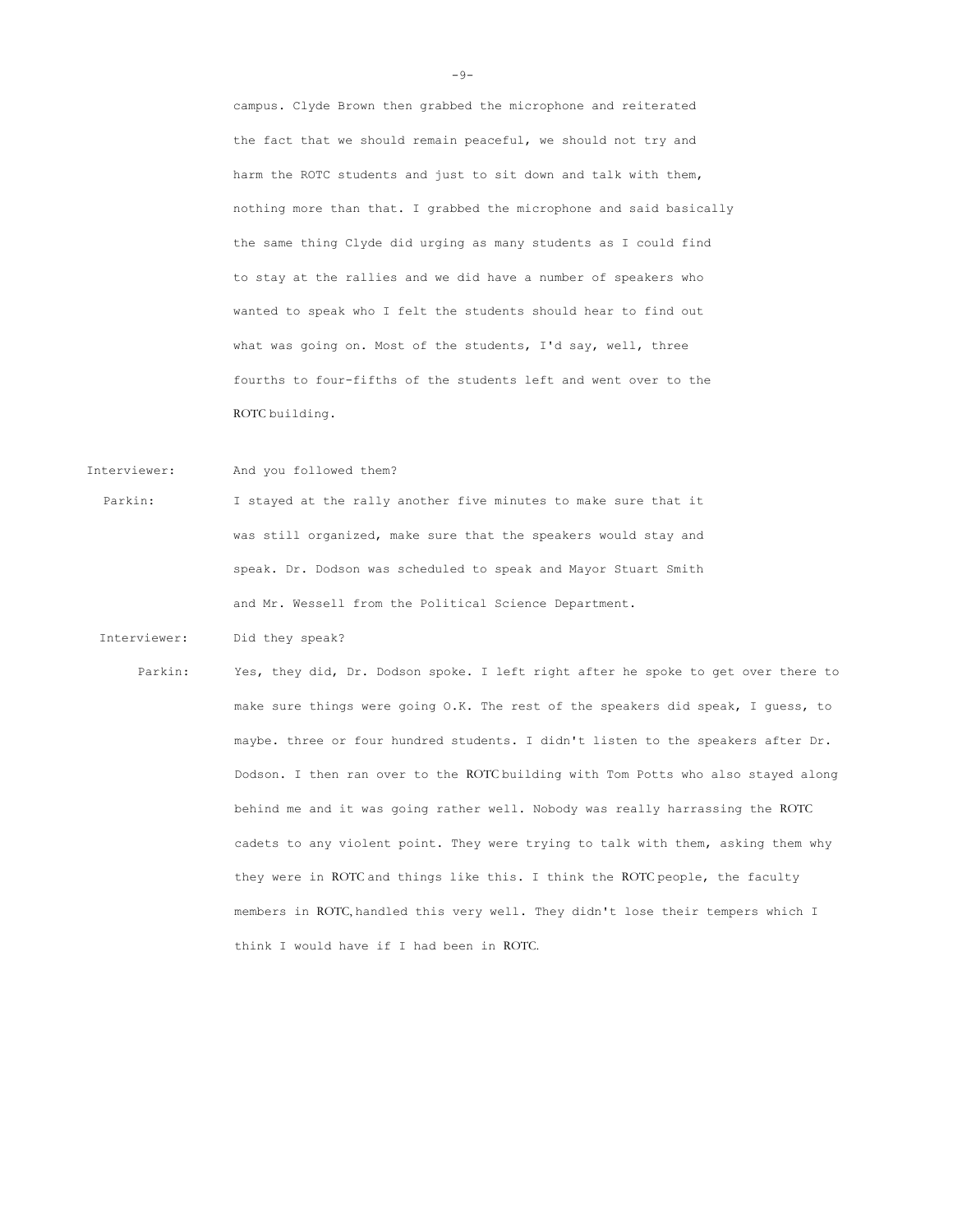Interviewer: What were you doing at this point?

Interviewer: Did you talk to any?

- Parkin: I was just trying to keep the people back from standing around the ROTC boys. I asked them if they wanted to talk to the ROTC people, if they wanted to stop this marching activity and I said they should sit down and not run around between the troops and things like this. They should sit down and hopefully discuss it. The ROTC commander, I don't know what his name is, finally dismissed the cadets saying that there was no point in holding the drill marches any further. So they went over to the Armory. A number of students tried to talk to the ROTC people. Maybe five or six ROTC boys did talk with them.
- Parkin: No, I got over to the Armory as fast as I could and then I made sure that that was organized again. Most of the people headed over there, the ROTC people went to their classes, most of them did, and the rest of the people congregated on the floor of the Armory.
- Interviewer: Was there any sense of stopping them from going to their classes? Parkin: No, there wasn't. The ROTC people were allowed to go wherever they wanted to. Really. So, then the people were organizing, rather congregating on the floor of the Armory, just sitting there with nothing to do which kind of upset me. I remember people said there were three or four students who had rocks in their hands. That didn't make me feel too good at the time so we finally got Sue Osborn to get her guitar out and sing again. She's fabulous, she can just keep them cold so it's a good thing she came. There were maybe 2,000 to 2,500 students in the Armory at the

 $-10-$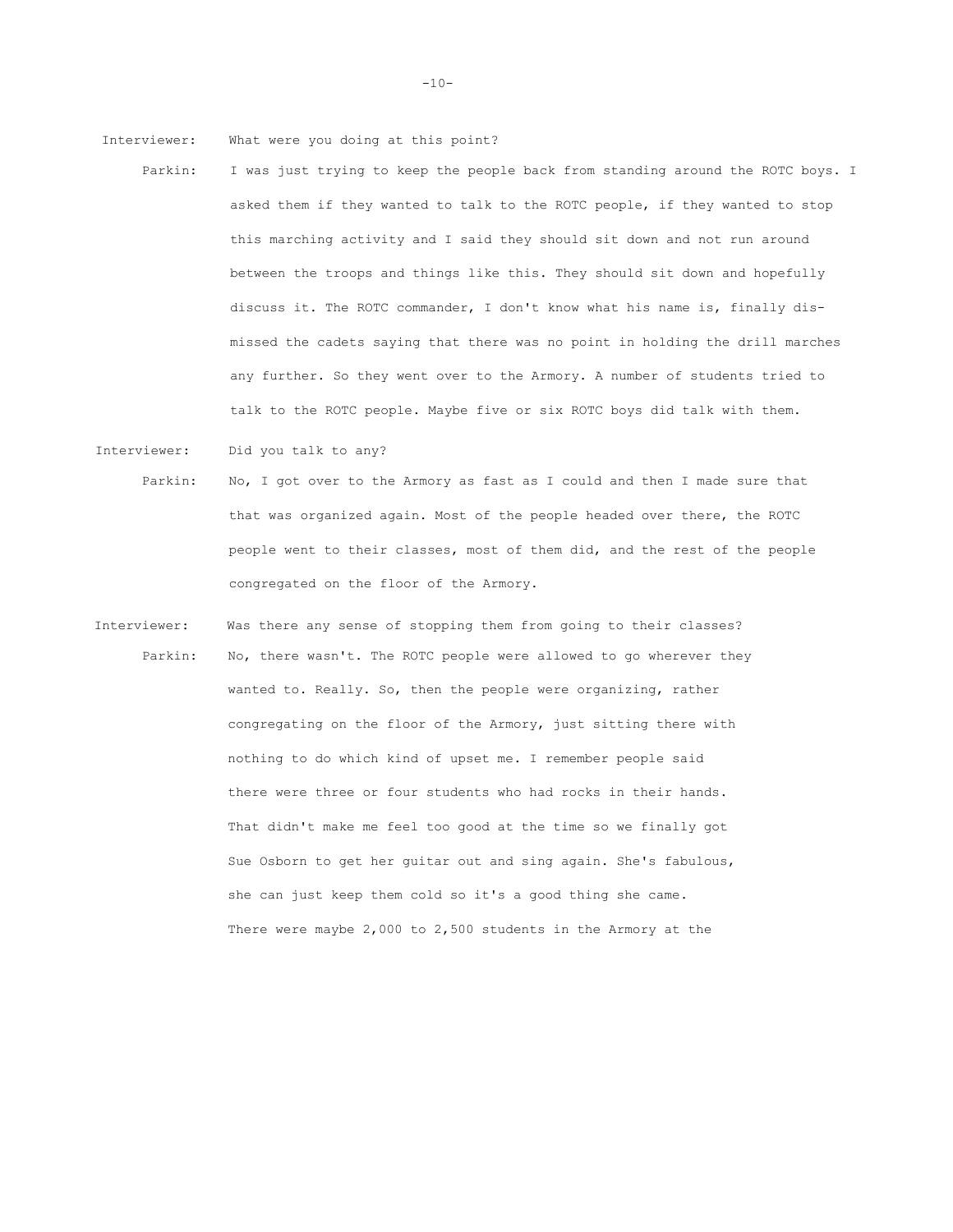time and they started singing and I then left with Tom Potts to go back over to the rally and see what was going on over there. So, we headed over there and there wasn't much going on. We started back but we saw everybody was marching out of the Armory down the road in front of Beardshear. Interviewer: Did many from the rally join the crowd going down?

Parkin: Maybe fifty or sixty. The rally had pretty much dispersed by then. All the students had either gone to class or gone back to whatever they were doing before. We tried to find out what was going on. We found out they were planning to march down either to the City Hall or the draft board, they hadn't made up their minds yet. Tom Potts, Jerry Schnoor, and I attempted to stop the march ourselves since the students didn't have a parade permit and they would get into nothing but trouble because they were acting mostly like a mob right now with no purpose or no intent. It was kind of frightening at the time. They finally got going down Lincoln Way, tried to stop them but there was no way we could stop them. We did call the police force and let them know that students would be marching, tell them that we did have our own marshalls, approximately fifty or sixty students who were acting as marshalls and that if the police would please stay away that we would try and contain them with our own marshalls.

Interviewer: How did you pick your marshalls on such short notice? Parkin: Well, we tried to get most of the Government of Student Body Senators to act as marshalls and a number of students from Pep Council, and the Greek system Interviewer: Did you have marshals at the rally?

-11-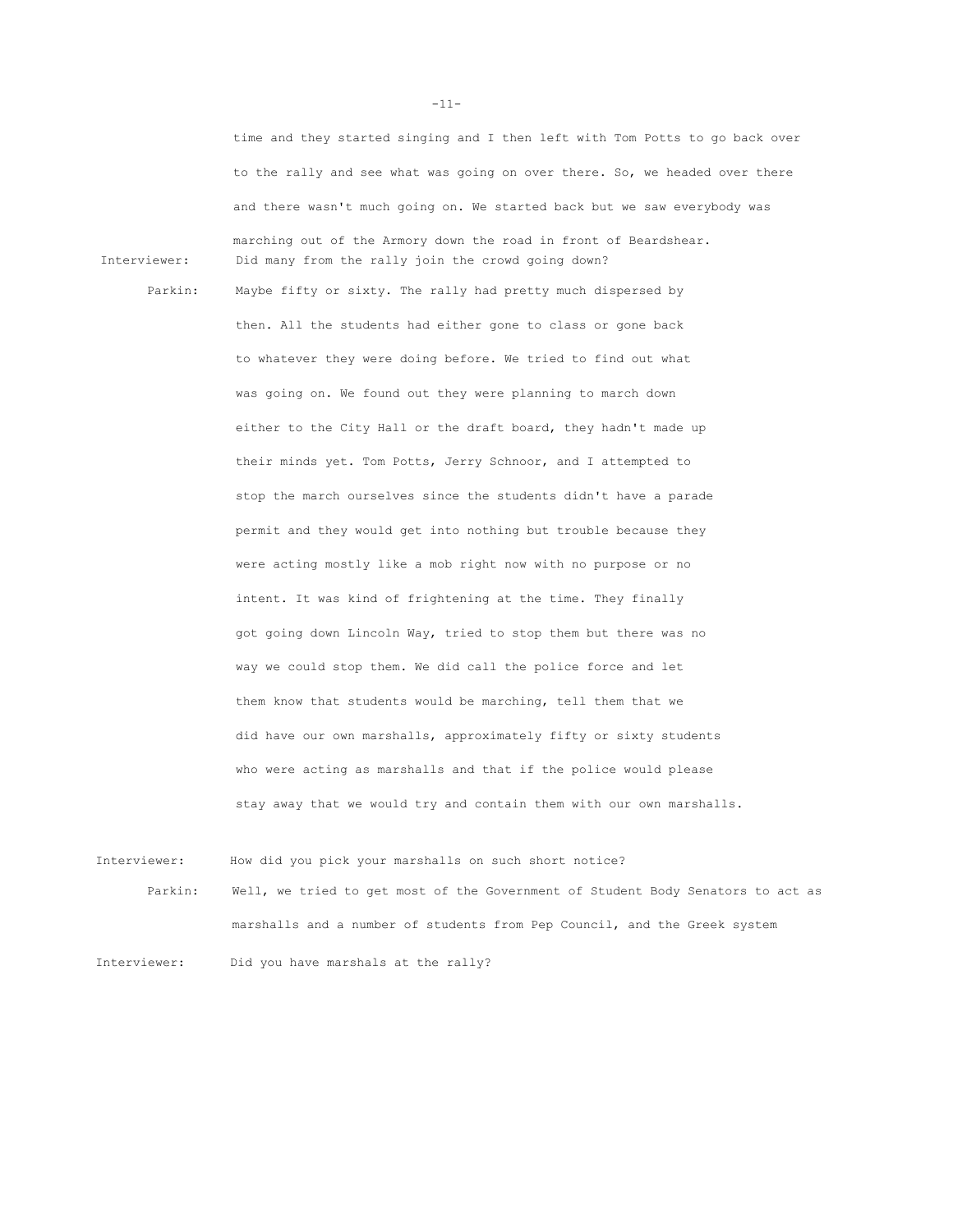Parkin: Yes, we did, they were at the rally.

Interviewer: Did they continue as marshalls on the march?

Parkin: Yes, they did. Most of them did and I was real happy about it. I thought when something like this came up they now, because of fear of violence, would fall off. But they stayed right along with it. So, I thought there was no way at all of stopping them. Clyde Brown was leading the march. He's one of the active leaders, the pacifist element against the war. Also, a very good march leader; he can keep people cool. So, they meet again marching down Lincoln Way. They stopped at the intersection of Beach and Lincoln Way to decide what they were going to do and they sat down there and there were different elements. Someone wanted to come back to Beardshear and meet with representatives of the administra tion. Others wanted to march down to the Selective Service office. They split up, I say, oh, I couldn't even say what proportion left and what proportion stayed and some of the students just left, but five hundred to a thousand students marched downtown. So, we kept the marshalls going and kept the traffic away from the crowd and the police followed at a distance which I commended them for because they didn't try to interrupt the activities at all.

Interviewer: Were there any complaints because you didn't have a parade--? Parkin: No, there wasn't. I was glad. I had expected some complaint, maybe a mass arrest or something like this, maybe worse, but it came off real well. No complaints from the City Manager or the police department. One of the few instances of trouble we had was when we passed the Highway Commission and two or three students suggested lowering the flag and either to half mast or

-12-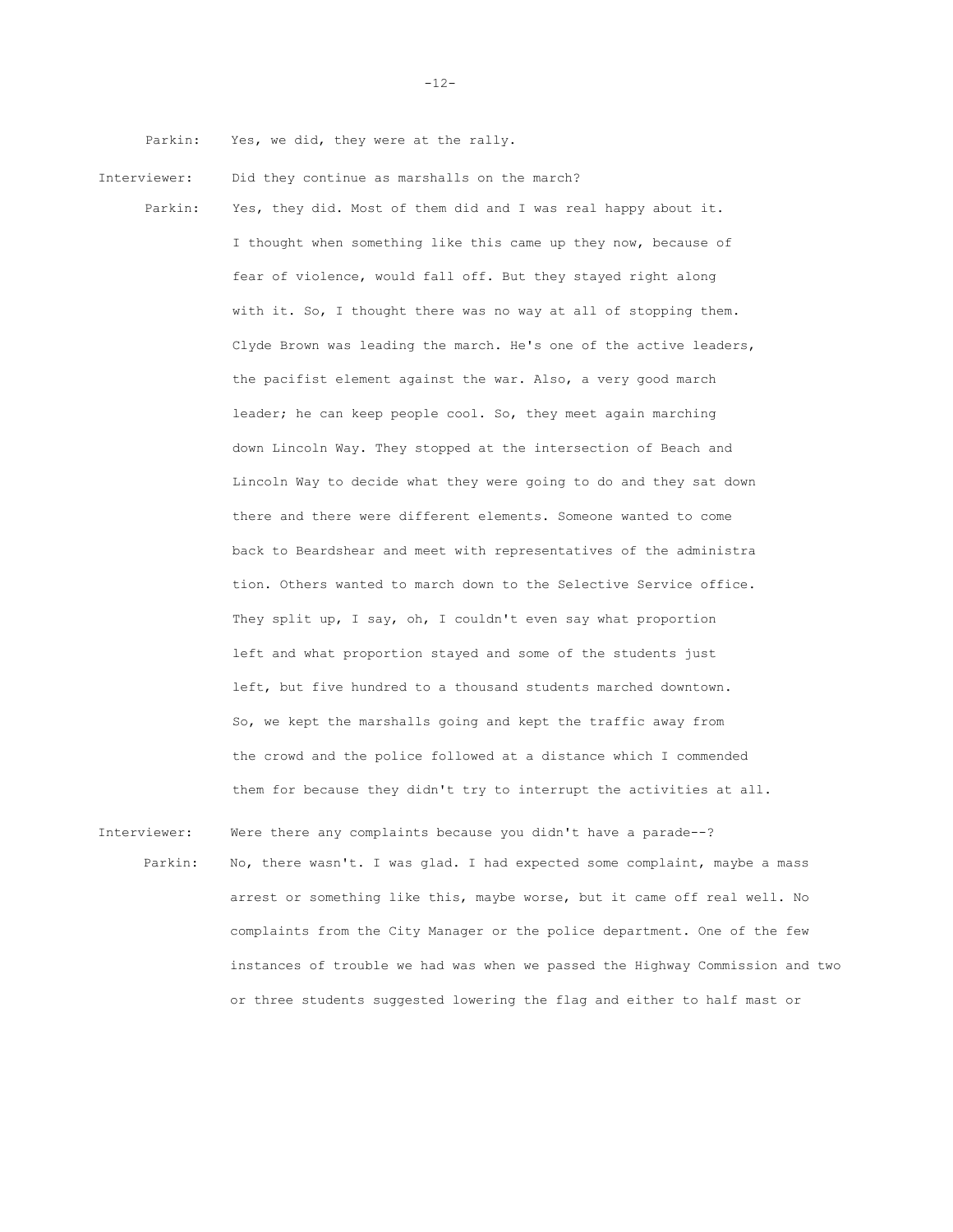turning it upside down and raising it again but Clyde Brown kept them in line at this along with a number of other students and we got past that pretty well. They went down to Main Street. They turned left on Kellogg or Duff and up Main Street. They had finally decided to go to the draft board. We also had another encounter there when a couple of postal employees were sitting in their car and started honking the horn. One of the students got a little upset and ran over there and luckily myself and another student intercepted him while he chewed out the guy who was honking his horn, or the police chewed him out for honking his horn, which I commend the police for. They marched peacefully downtown, still they are pretty much in a mob action and they really don't know what they are doing. They didn't know what they were going to do when they got down to the draft center which really worried us because a mob doesn't have anything-Interviewer: You say 'we'. Who do you include?

Parkin: Well, the marshalls and me because we were really upset because there's no specific purpose in marching down, there was nothing that was going to finalize their actions while they were there. So we, I'm speaking mainly of the marshalls and parade leaders and myself, were a little bit upset as to what would happen when we got down there. We finally got down to the draft center and got all the students to sit on the grass and these areas. I think Clyde Brown announced what was happening, things like this. We got the Jugband down there to play, hoping that they would keep them cooled down again but for a good part of a half hour they just sat there and milled around. The Jugband played,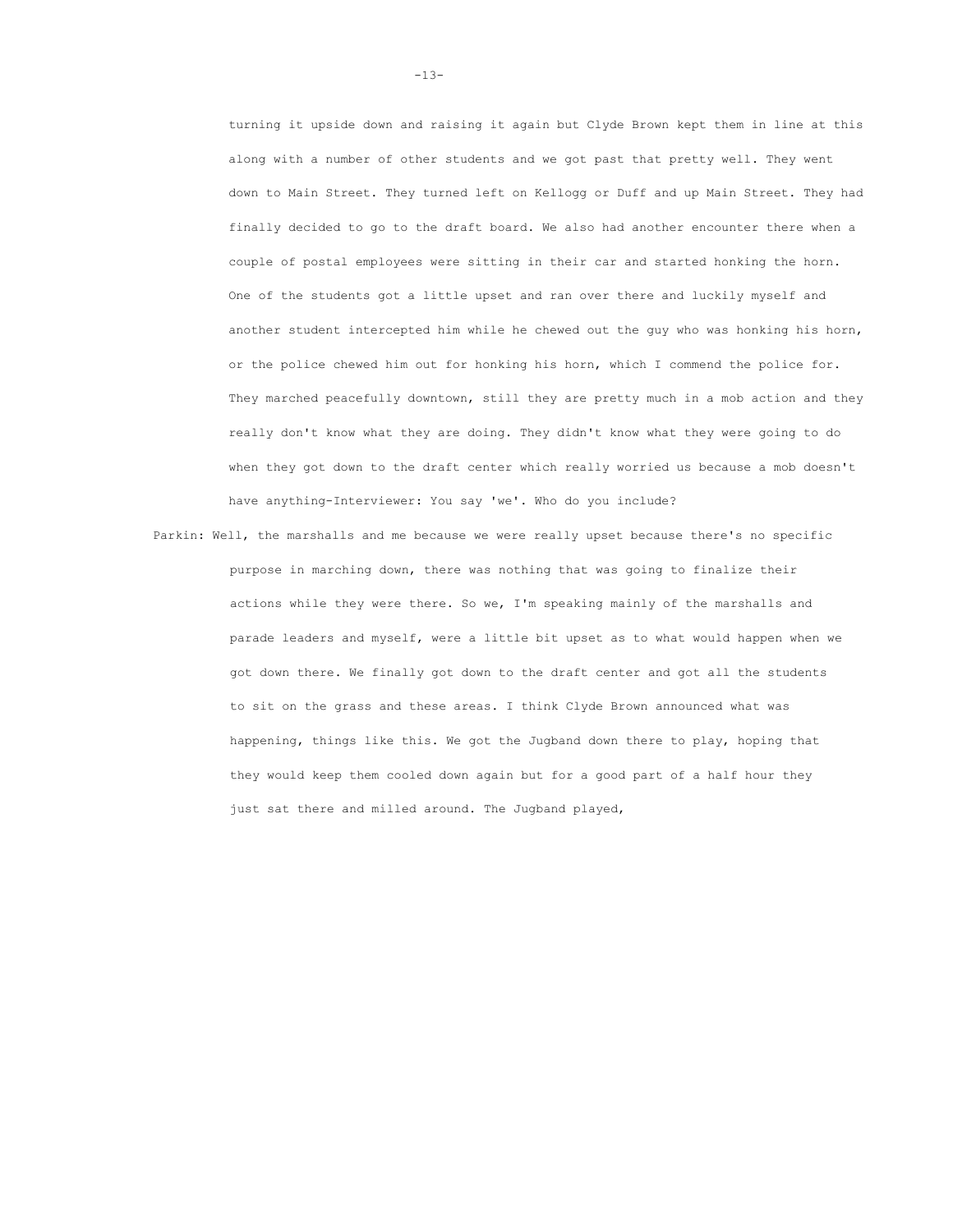there were a couple of speakers saying exactly what the purpose of the march was for, and somebody suggested that a group of students spend the night at the draft board. Not allow it to open up in the morning. Twenty or twenty-five students did stay. I don't know if they spent the entire night or not. I know they were there the next day. Interviewer: How long did you stay there? Parkin: I stayed until most of the students left. Until there were

Interviewer: About what time was this?

about twenty or twenty-five left.

Parkin: It was around 5:30 or 6:00. The Dean of Students staff was down there. I rode home with one of them and it all went pretty well. There was no trouble that night. On Thursday, May 7th, I went down to my office in the Union about, oh, sometime between 8 and 9 o'clock. I think it was closer to 8 o'clock. I was told that a number of students had been arrested down at the draft board. I was told on hearsay that the police had used clubs, tear gas, mace, and things like that. So, I got a couple of other students and went down there as fast as I could. The police were just picking up the last few stu dents. There were two sitting along side of the draft board, Jeffery Klomp and Doug Marks. The police picked them up and carried them away. I talked to a number of the members of the Dean of Students office. I talked to Ted Lawrence, and a number of other faculty members who were there. It was suggested that a group of students go back to the University and start organizing a bail fund to get these students out. I was con-

 $-14-$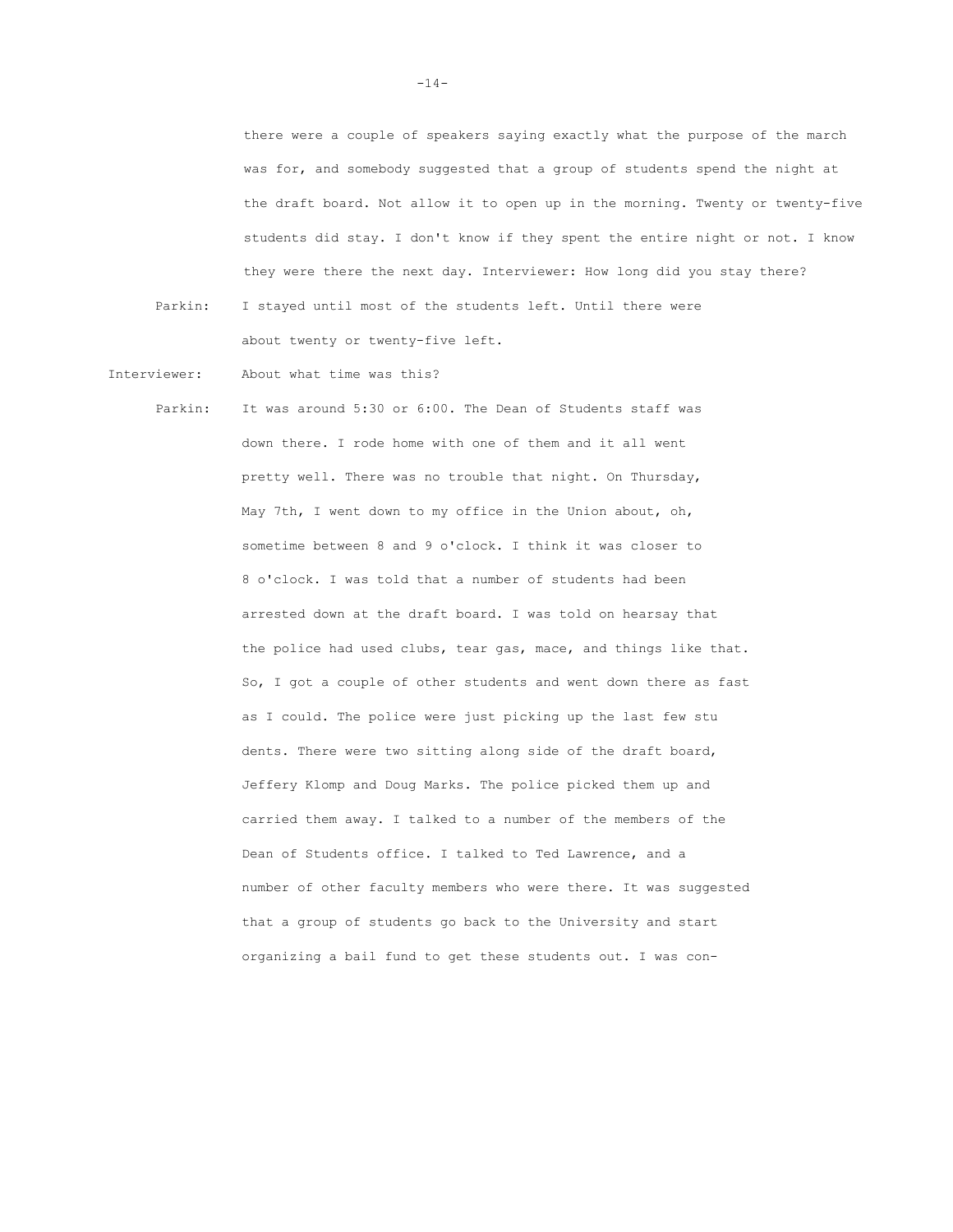cerned because the leaders of the march and the leaders of the peace rallies were in jail. By this I mean Clyde Brown and Bob Trembly and I was a little bit concerned about where the issue would go if there was no leadership around. So, a group of students went back to the University to organize this. I went down to the courthouse to talk to some people. I talked to Bishop, City Attorney, to see what had happened. I talked to the students to find out their story. I sat down by Jim Hannah, one of the persons arrested, Barbara Yates who was also arrested and I got a pretty good whiff of the tear gas since the container was dropped directly on them. I talked with them for awhile to find out if anybody had actually been clubbed. I found out one student had been clubbed. His hand was all swelled up. I talked to him. Hannah had burns on his hand from when he picked up the tear gas container and threw it out the door. I then went and talked to the City Attorney, Mr. Bishop, to find out why tear gas had been used and why mace had been used on Bob Trembly and why the clubs were used. He was very uncooperative. I asked him if I could ask him a couple of questions. He said, "Sure, fine." So, I said, "Why was tear gas used?" He proceeded to tell me that he wasn't going to stand there and argue with me, I could ask questions if I wanted to but if I was going to argue, I was going to have to leave. So, I said, "O.K., I'm not going to argue with you. Why were clubs used?" He again told me that he was not there to argue which means that I could leave if I was going to argue with him. So, I said, "O.K., I won't argue with you. Why was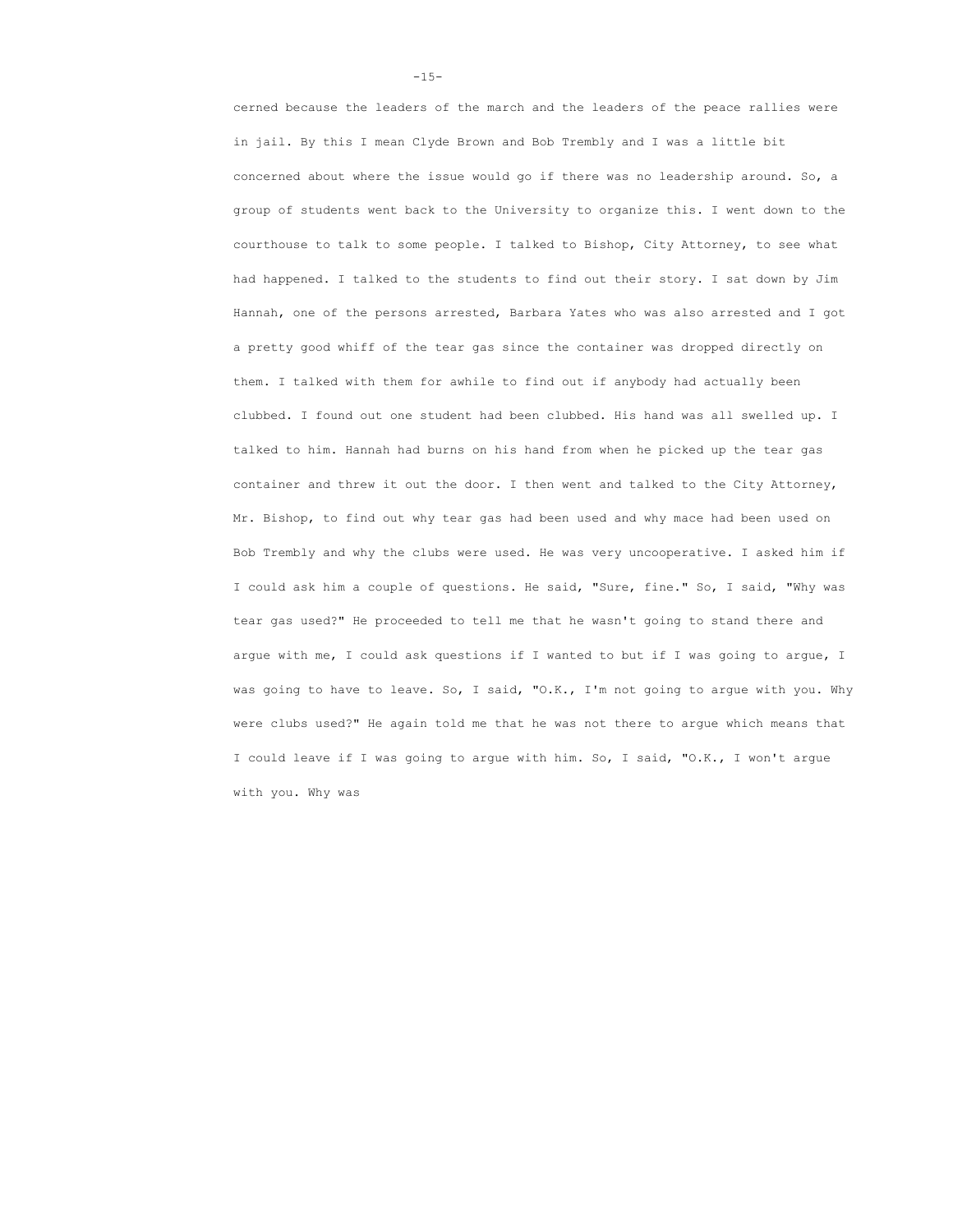mace used?" He again proceeded to tell me that he wasn't going to argue with me and that he'd kick me out if I was going to ask anymore questions like that. So, I didn't. I went back and talked to Jim Hannah and people like this, people who were arrested to tell them that we were going to organize a bail fund. Asked them if they wanted me to contact a lawyer for them. They did. So, I called Jim Jones from Maurer and Jones Law downtown. Interviewer: Why did you pick him?

- Parkin: We had done some work with Maurer and Jones. Jerry Jones had been helping us with the housing situation here on campus. We contacted him first, but he was in Nevada. So, I then talked to Jim, basically because I knew of their law firm and I knew that they were good men. He agreed to come down right away and get things organized. In the meanwhile the police had blocked off the City Hall entrance and were not allowing any students to come in. It kind of upset me because the regular townspeople could come in, but I was not allowed to come in and a number of students were not allowed to come in. I finally did get in by telling them I was Vice-President of the Student Body. I had a reason to be down there. So, I went in with Jim Jones and he-- Interviewer: He was Jim Jones, not Jerry Jones, right?
- Parkin: Jim Jones who appeared. He went up to talk to Mr. Bishop to find out the charges and find out anything else that might be happening. Jerry Schnoor stayed there for awhile, then he came back to the University to get things organized here. I stayed and talked to the students a little while they were being booked and sent down to the cell. I then came back to the University

 $-16-$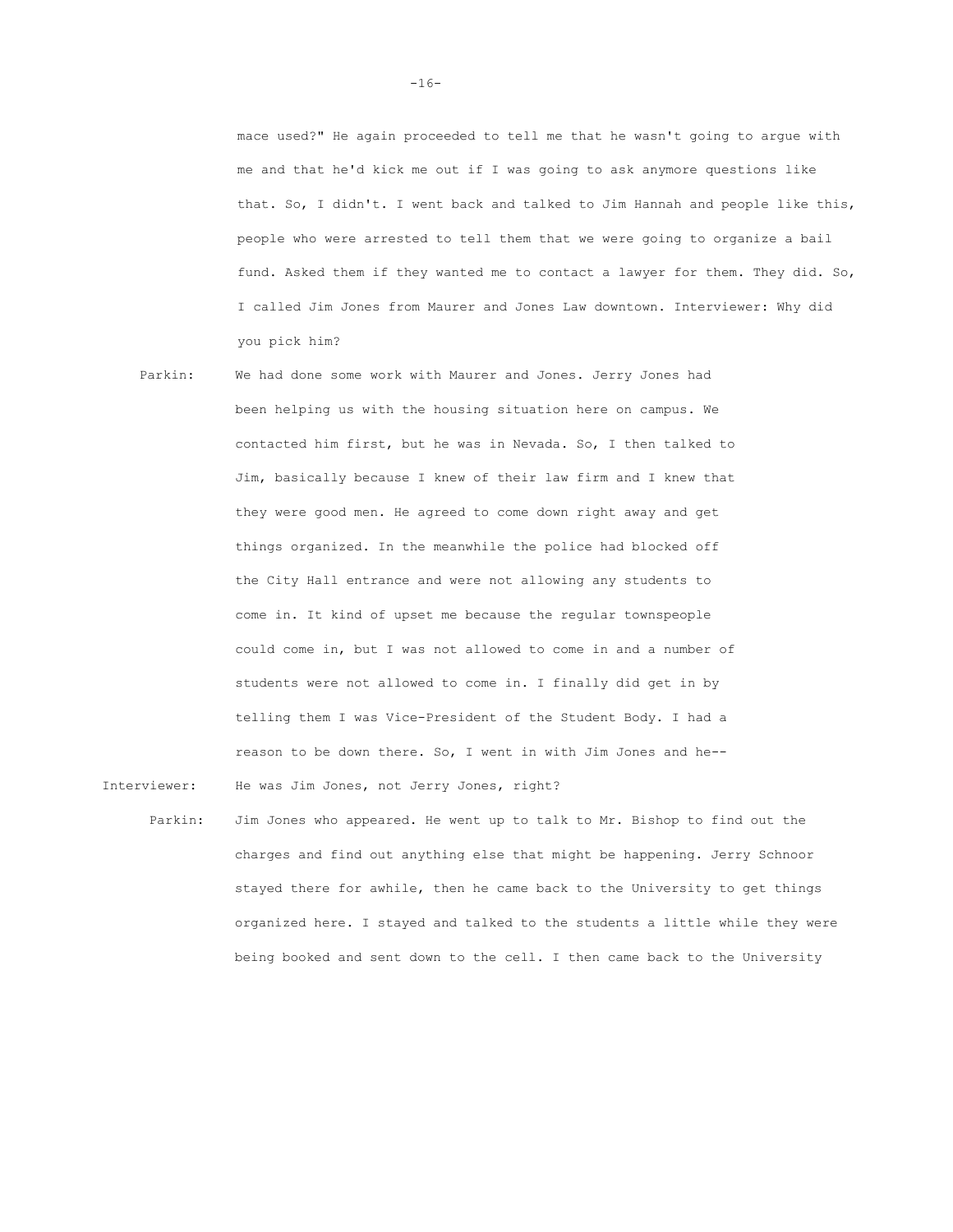and went down to my office to start getting things organized, get a bail fund organized. A booth was set up in the Union with a can to collect donations. A number of faculty members were contacted as far as donations, and a number of businessmen were contacted. I believe the rally was organized on central campus, if I remember correctly

Interviewer: At noon?

Parkin: Yes. To get the money and to get donations for the students.

Interviewer: Did you actually organize the rally?

- Parkin: Yes, I did. I felt that somebody had to take the role of the leader and I didn't know if I could but I was going to try. So, we got this organized and we got a good turn out again. I'd say between seven hundred fifty and twelve hundred students.
- Interviewer: Who spoke at the rally? Did you say anything there?
	- Parkin: Yes, I spoke at the rally. Tom Potts spoke at the rally and a number of the radical students spoke. I can't recall their names exactly.

Interviewer: What did you say at the rally?

Parkin: I got up and said that the students were arrested and told them the story that I had heard down there and told the story I heard from both city people and from the students so we could get both ideas out. I then said that we are passing cans around. We need money to get these students out. We were anticipating, we needed at least \$1,000. So, the students passed around the cans. We got around \$200 the first time around. We kept passing around the cans. A faculty member who wished to be anonymous came up to me and told me that he would loan \$500 to help get these students out. So, I went and announced this to the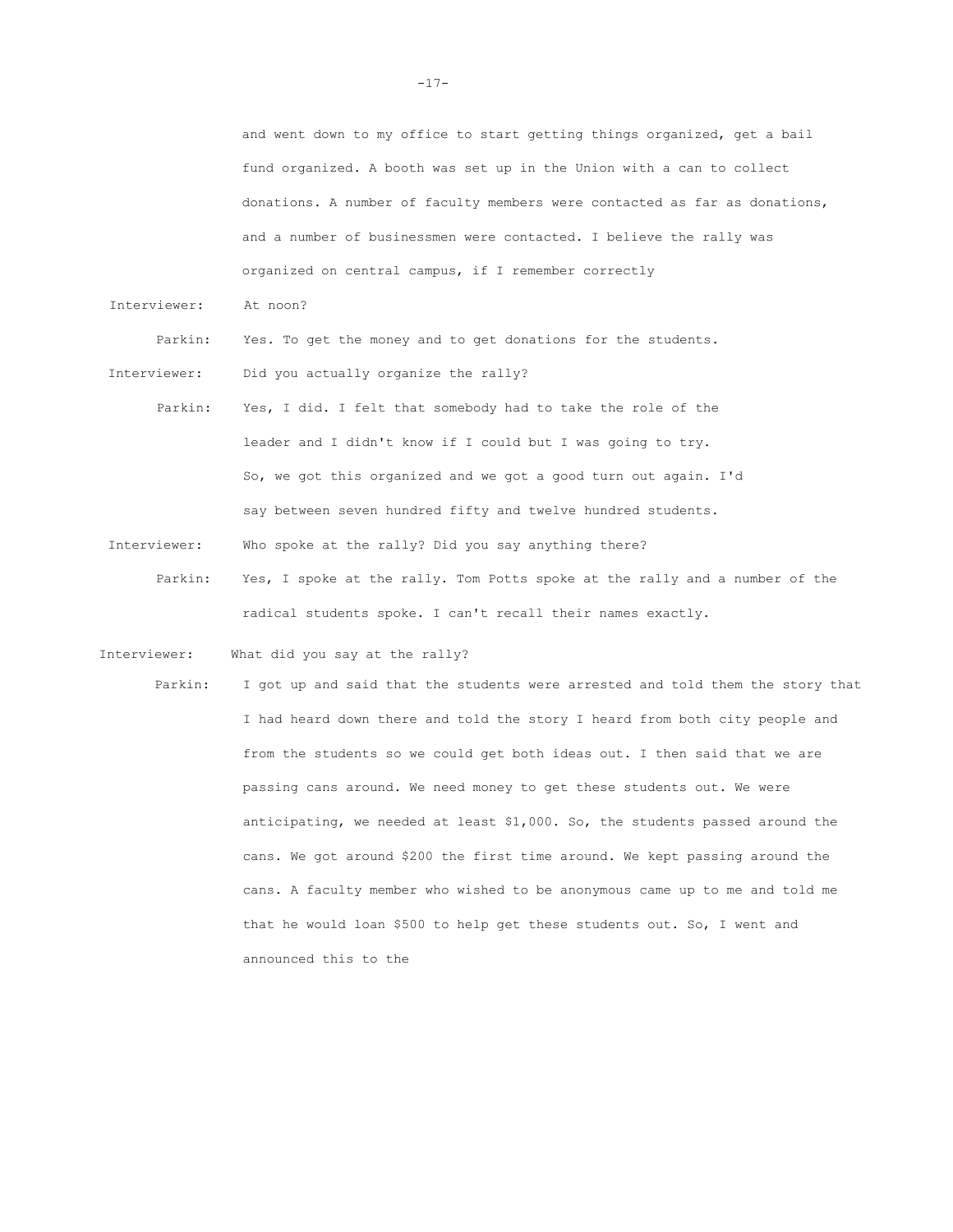audience which brought a standing ovation for the anonymous benefactor, I guess you'd call him. The anonymous faculty member who donated this money proceeded to bring in more money from faculty members and from the students. We gathered all the money we had and took the checks and went down to the courthouse. The hearings were supposed to start at 1 o'clock. We got down there and found out that they were not starting until 1:30. We got the checks all cashed. We had possibly at the time, \$800 and students were still collecting money back at the University. So, I went around and talked to the people in the cells through the cell windows and told them we had some money and they wanted to see it, of course. So, I showed them the money which made them very happy. I talked to Jim Jones a little bit to find out exactly what charges were being brought up. We found out that the hearing would be open which made us happy because Judge McKinney did have the right to close the hearing. The courtroom was fairly well filled when the hearing had started

Interviewer: Mostly by students?

Parkin: Mostly by students, yes. There were three or four faculty members there.

Interviewer: Any townspeople that you could--

Parkin: Not that I could tell, no. So, I was asked to keep charge of all the money and personally post the bail for everybody. I started out with approximately \$1,000 in my pocket and they started bringing the people up for trial, or up for hearing and as soon as they were announced, what their bond would be, I went to the city clerk and waited for the papers to come so I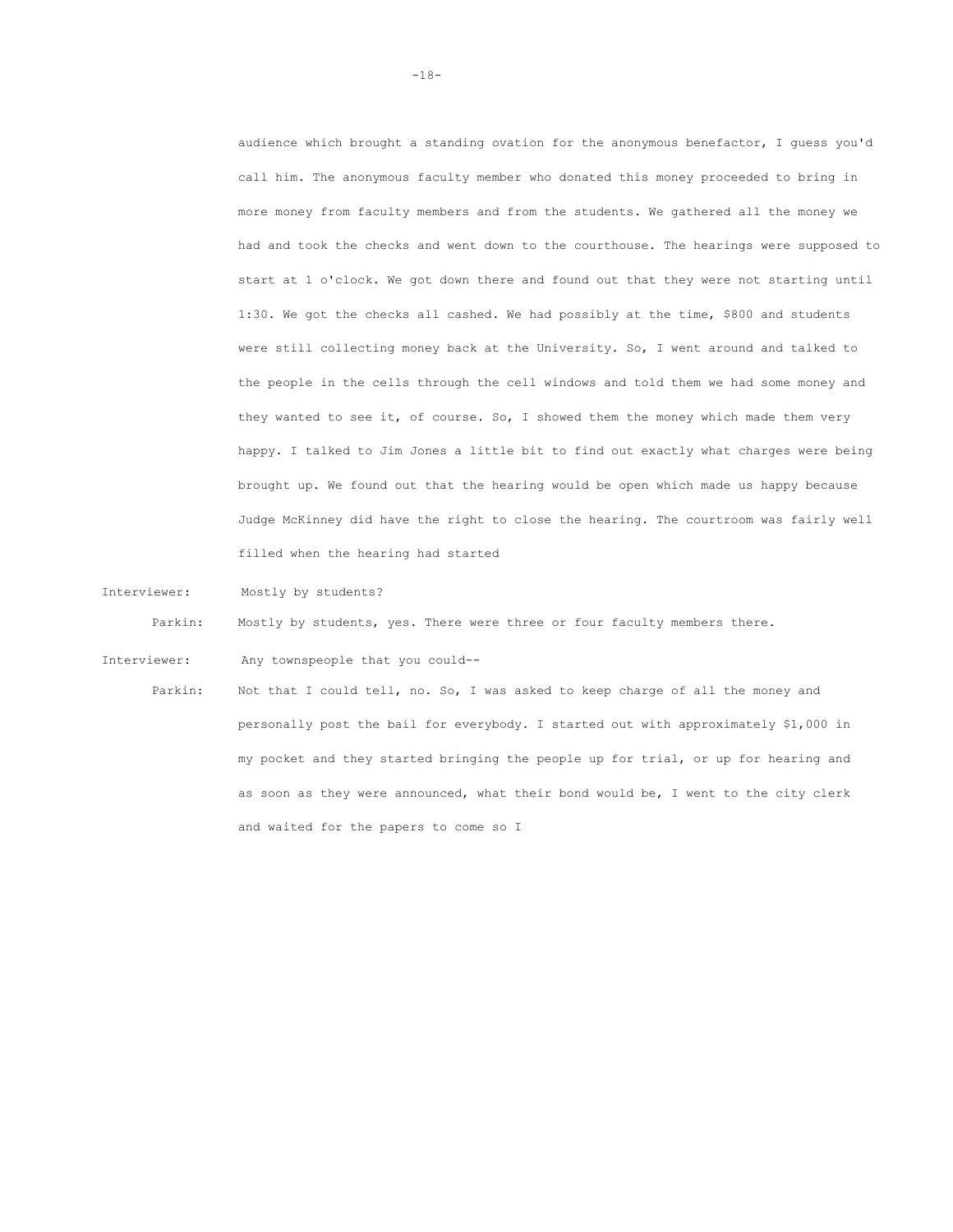could get them out as fast as possible. They were brought in one by one. I think Jeff Klomp was the fifth person in and he was charged with resisting arrest and unlawful assembly and disturbing the peace. His resisting arrest bond was set at \$500 which upset quite a few people because we knew there would be at least three or four people who would be charged with resisting arrest and we knew that we didn't have the money to get them out. So, that upset us a little bit, but I had the money to get Jeff Klomp out right away so I did put down the bond. We sent people back to the University to raise more money, ask for more donations. We got a number of faculty members who donated \$200 and \$300. One faculty member donated \$2,000 to help get these people out. So, we were still worried about the amount of money that we would have to pay. I saw the courtroom being cleared just after I left. The judge had accused Sally Bennett of calling him an obscene name which in my estimation the people sitting next to her said she did not say it.

Interviewer: You were not there when she said it?

Parkin: I wasn't. My girl friend came down with me and was sitting right next to her. She said that she didn't say it and I talked to four or five other people who said she didn't say it, but I wasn't there when it did happen. She was taken down to the jail, at this time she was charged, she was being carried down there and she was yelling obscenities which she first didn't. She was booked and sent down to the cell. This again upset a few people and I was afraid the tension was getting a little bit worse, but it finally cooled back down. The other people

 $-19-$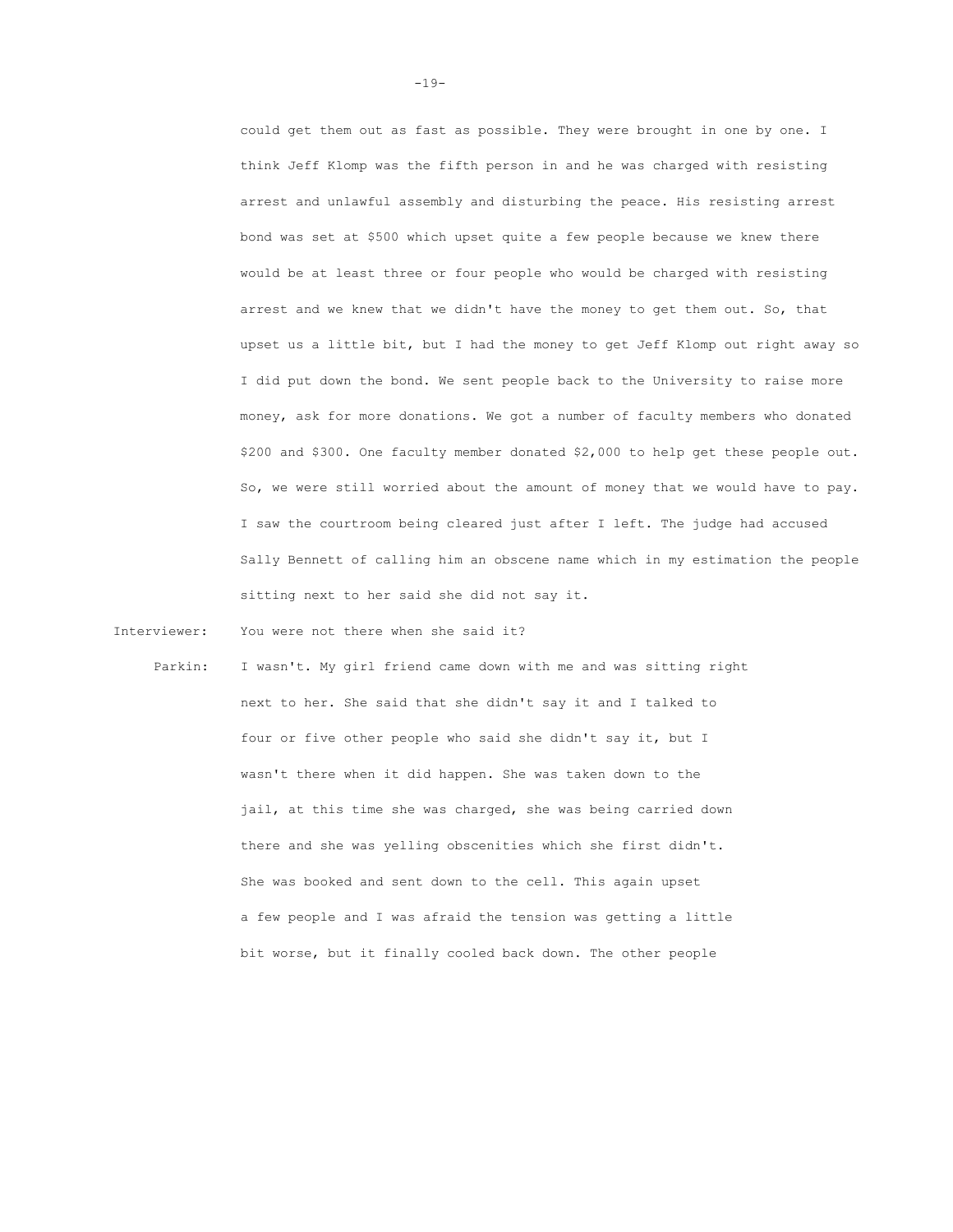were brought up for arraignment. Clyde Brown was charged with resisting arrest, a \$500 bond. They saved Bob Trembly for the last. I don't know why, whether they wanted to keep him in jail or not. He was brought up for the hearing and we'd gotten everybody else out by then and we were all waiting for Bob to come up. He was charged with resisting arrest, unlawful assembly, disturbing the peace, and his bond was set at \$2,100. Which really shocked us because I didn't think I had enough money for that. The reason his bond was set higher is because he had been caught a couple weeks before pushing his motorcycle down Lincoln Way 'cause it wouldn't start and the judge used this as a previous record and, therefore, gave him a higher bond. Luckily, I had about \$200 over this so we did get him out and got all the students out and, except for Sally Bennett, who was sentenced to ten days for contempt of court. I talked to Jim Jones on this to find out what the charges would be for Sally to see if there was any chance through her. He felt that the charges were very hard considering this was just her first case of contempt. Most people are given warning at first and she was just thrown in jail. So, he said he would be willing to continue her case if she wanted him to, but he suggested to get other lawyers for the other students. So, we thanked him for his work and he said that he would continue Sally's case. Most of the students at that time left and went back to campus. A rally was organized for 5:00 o'clock that night on central campus explaining to the student body what had happened. I did not participate in organizing this rally, it was mostly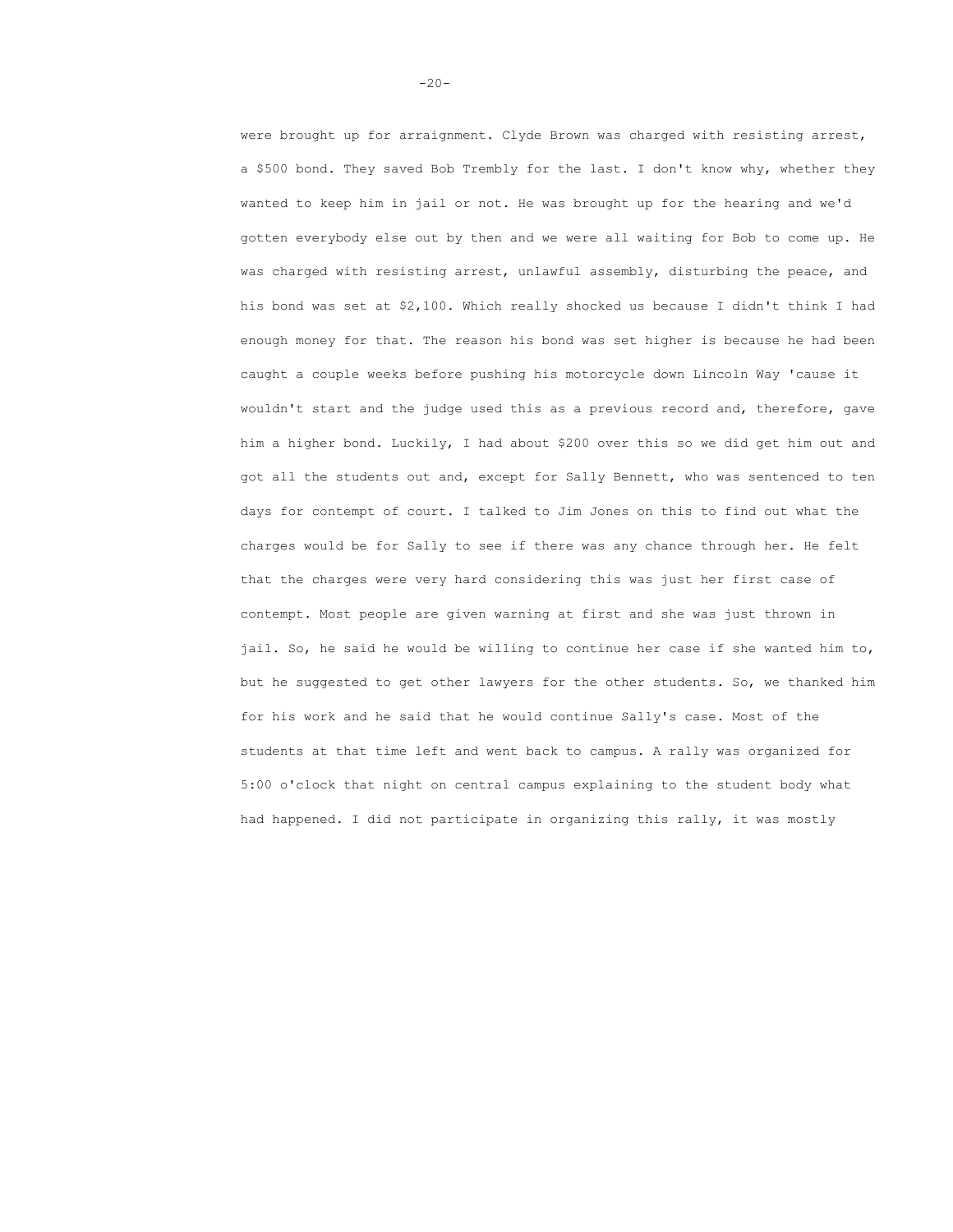organized by the so-called radical element on campus, the more liberal people. They asked me to speak at that rally telling how much I had spent on bond money, how much we had left and to read a list of names of people who had gotten charged, and what they had gotten charged for. So, I did this. I informed the audience that I had raised approximately, or we had spent approximately \$4,350 on bond and we would be needing more for defense for these students. I sat around and listened to other speakers and it was mostly students saying what they had done in the jail that day and what they had done to get arrested and things like this. This broke up, well, I left before it broke up, but I understand it broke up around 8:30 or so. That night I went down to the office and stayed there. People kept bringing in donations for defense funds, things like this. I kept them in my desk, locked in my desk, later to be turned over to the Peace Now fund which had been established in a bank, a local bank. I talked to some of the students that had been arrested and some of the others who were asking to find out what had happened and what was going to happen the next day. They said again that they would not allow the draft office to be open. This was more or less a symbol of military action that's undertaken and this was a way the students, or young men were being sent to their deaths in Cambodia, or Vietnam or the Indo-China war. They told me very strongly that the draft board office would not be open which I really didn't know how to react to at the time. They said it wouldn't be open the next day. I talked with them a little bit more, then I went home to bed to try

-21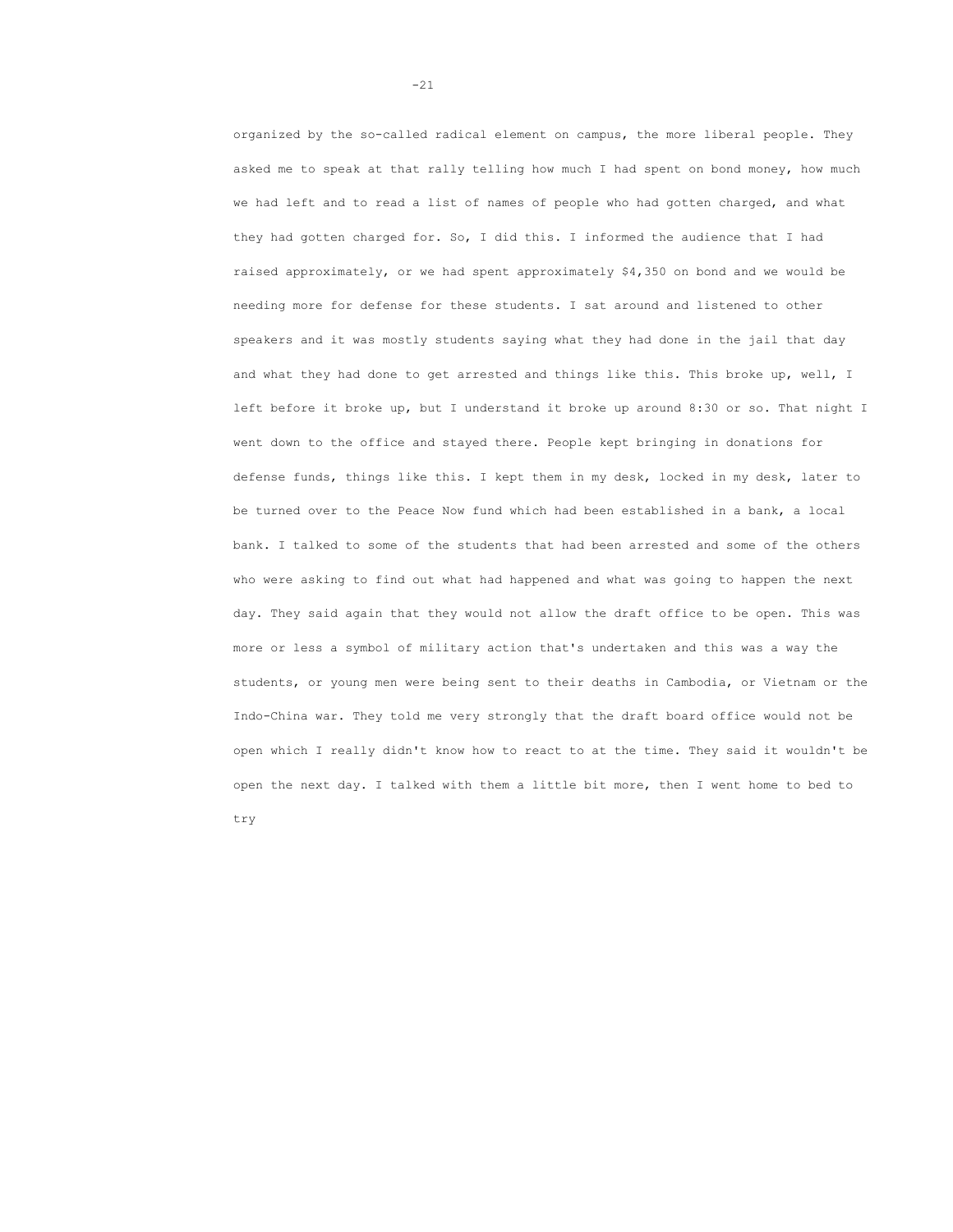and get a little bit more sleep 'cause it's gonna be a long day again. The next day was the Veishea parade, the annual Veishea parade, I had to get up early for this to go to a judges meeting and go judge the parade. I had anticipated that there would be a march there. The Veishea people had allowed it and I anticipated a very good turnout for this and for the rally following it which political speakers would be in and people commenting on the war. The Veishea parade got started around 10:00 or 10:15. In the place of the Prairie Primer group, which is a motorcycle group or group of radical students who ride motorcycles, was going to be a march started, it was called the March of Concern. There was a very good turnout. They came past my judging stand and asked me if I would march. I, instead, proceeded to give them the peace sign which made them all very happy, to show them at least a judge was concerned about what was happening. They marched there and the rest of them came by, and the whole group marched at the end of the parade. I joined in this. There were a lot of people, a lot of townspeople, parents joined in this. I'd be afraid to estimate how many. They proceeded around the parade route to central campus which had been set up along with speakers for some political candidates and other active people who were going to speak. People sat down on central campus, approximately fifteen hundred, or two thousand, and the speakers came. There was William Plymat who is a candidate for Congressional 5th District, the Republican nomination, there was Robert Fulton who is a candidate for Democratic nomination for the governorship, and then an open mike was left for students.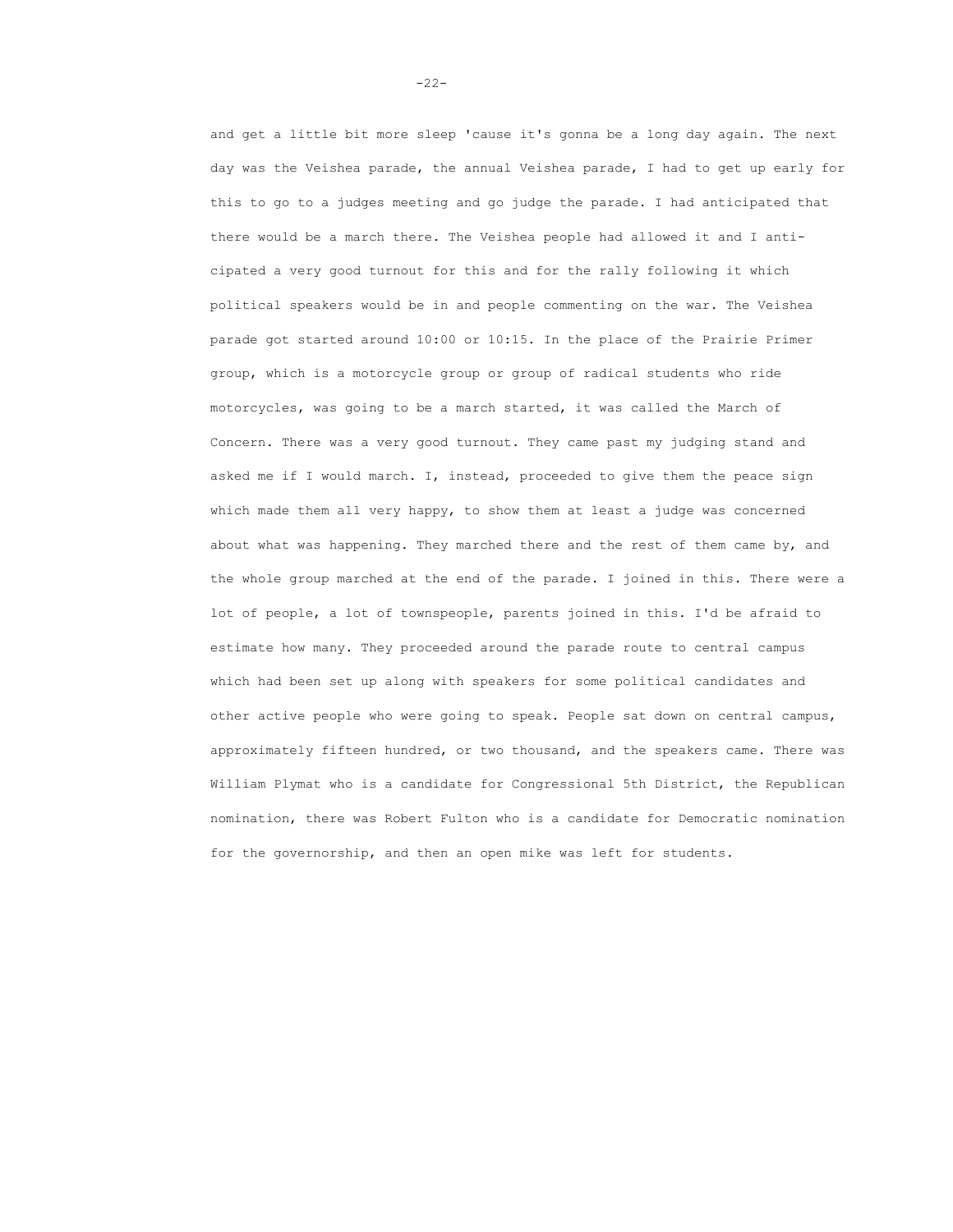I stayed and listened to the people speak for awhile and again a can was passed around to get money. I took this down to my office and then kind of took the rest of the day off 'cause there were no activities planned. There was another Festival of Life activity over on central campus that night and I attended that for awhile. Mostly folk singing and things like this. It was a pretty quiet day and came off pretty well, I think. I had been called on Friday saying that a student by the name of Ralph Gross wanted to meet with a few GSB people to discuss the idea of students getting out of classes to become politically active and stay concerned. I had agreed to meet at approximately 3:00 o'clock, Sunday, with these students. I went up to the room and found that 3/4 of the Senate was there and a number of other interested students. They discussed the idea of allowing options and then five of the senators presented the petition calling for a special Senate meeting, which I did. The resolution was drawn up asking certain options be opened to students so that they could get out of their classes early and become politically active and politically concerned with the situation in the United States. This was passed unanimously. There was just a quorum there, seventeen senators were there, which constituted a quorum. This was passed and that night another meeting was called with the faculty members and other interested students in the Council Chambers. Jerry Schnoor and myself along with Dr. Christensen helped coordinate this meeting and keep it flowing at a half way decent level. A number of people were allowed to speak and voice their opposition

-23-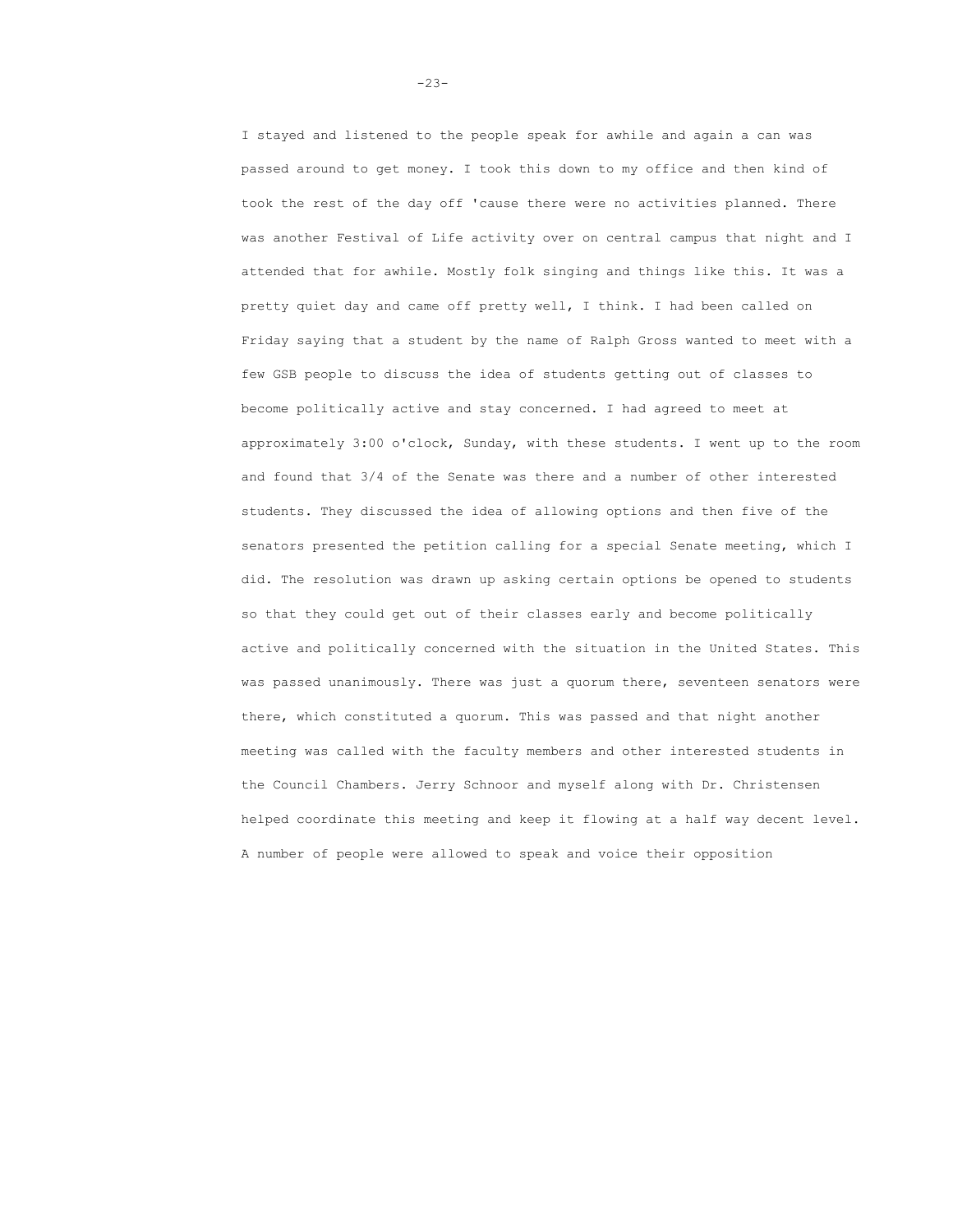to or support of this resolution and tell what they thought its chances were. A number of faculty members spoke and a number of the student body people spoke along with other concerned faculty members and students so we could get maybe a rough idea of what reaction we would get from the student body and University and community on this. This meeting dispersed at about 9:30 or 10:00 and we were told the Faculty Council would be meeting the next day at noon to discuss this. This is a special meeting of the Faculty Council. So, they would be meeting at noon and Jerry Schnoor and I were asked to present our case to the Faculty Council and see if they consider it. Interviewer: So, next morning, or noon, on Monday then, you met with the Faculty

Parkin: Yes. They met on second floor of the Union. There were again a number of concerned students there. Jerry Schnoor presented the resolution saying in essence what it said and I again reiterated the fact that the students wanted to become politically active and politically concerned. Students felt that the courses they were taking at the University were not relevant to the situation. They wanted basically to become relevant, I think. They really didn't want to close down the University, they just wanted to make the University relevant. Faculty Council Execu tive Committee had met prior to this and had established a resolution which they would present to the Faculty Council which we didn't know about. This resolution was passed, a very much watered down idea of what we had passed in the Senate.

Council?

Interviewer: Was there any opposition among the Faculty Council members to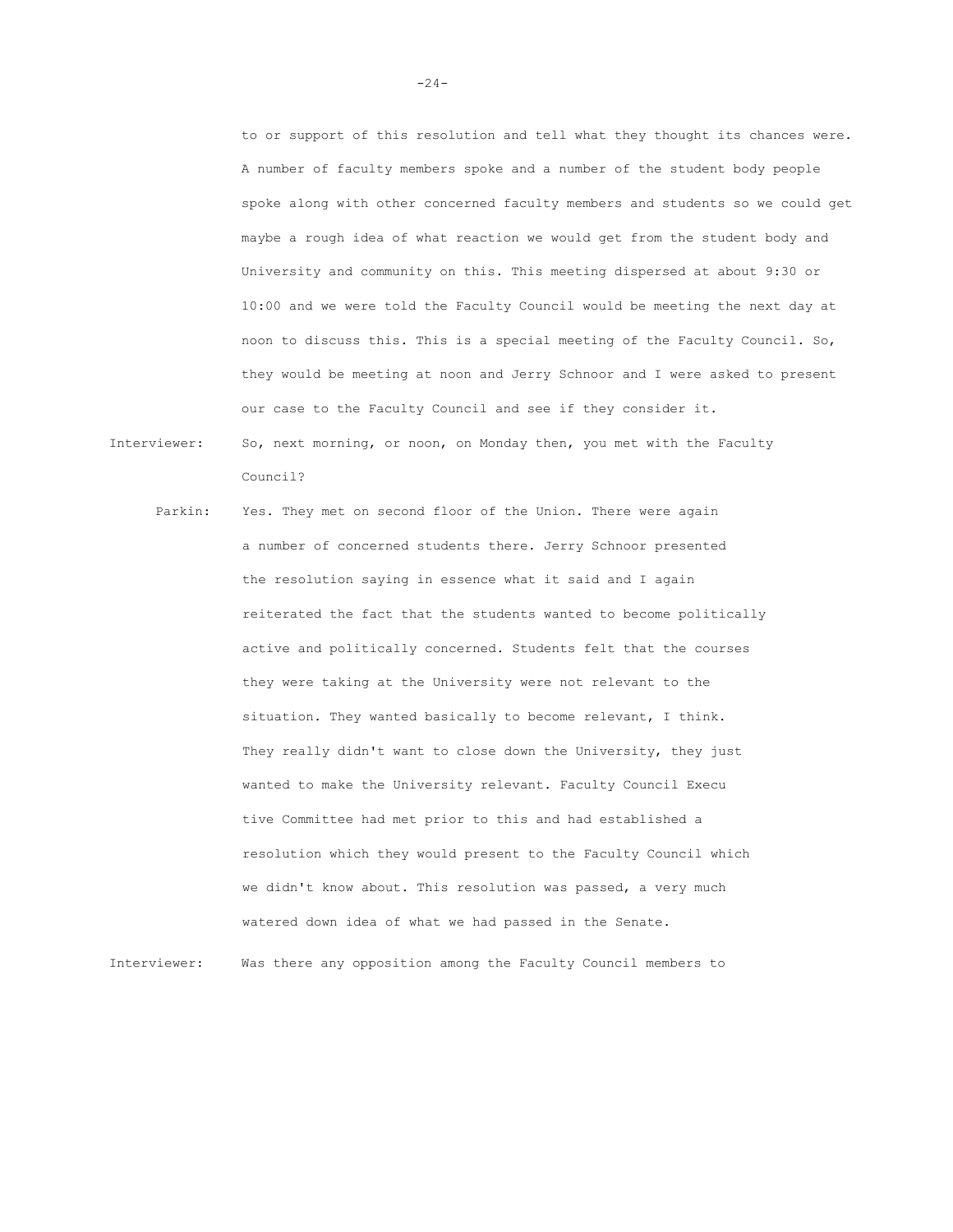-25-

the resolution in their executive--

- Parkin: One of the faculty members, one of the members of the Faculty Council asked that this resolution be made a little bit stronger and his idea was just left hanging. The resolution was passed unanimously by the Faculty Council. Basically, what it did was just reiterate there were already openings for students to get out of classes earlier and suggested, urged strongly, that faculty members make all attempts to allow students to become politically active. This was passed unanimously and the students were happy with this and I don't think really they understood what it said. They weren't being allowed any special options.
- Interviewer: Now, there was an informal meeting later in the afternoon to discuss cooperation, various groups, such as Veishea Central Committee, etc. . . Were you present then? Parkin: Yes, I was. That was just a meeting to organize what we'd do for the students who did get out of classes. We wanted to keep them on campus rather than letting them go home and start planning for or get their summer job that much earlier. So, we were organizing ideas that we thought would keep students on campus. This included information teams going out to high schools and civic groups to speak on our concerns of the war and what we thought should be done. It constituted organizing a rally to relight the Veishea torch for peace and keep it lighted until the end of the school year and this is basically what the different groups would be doing as far as getting this organized. Jerry Schnoor went over and talked to Dr. Parks to find out both his reactions to the Government of the Student Body resolution and the Faculty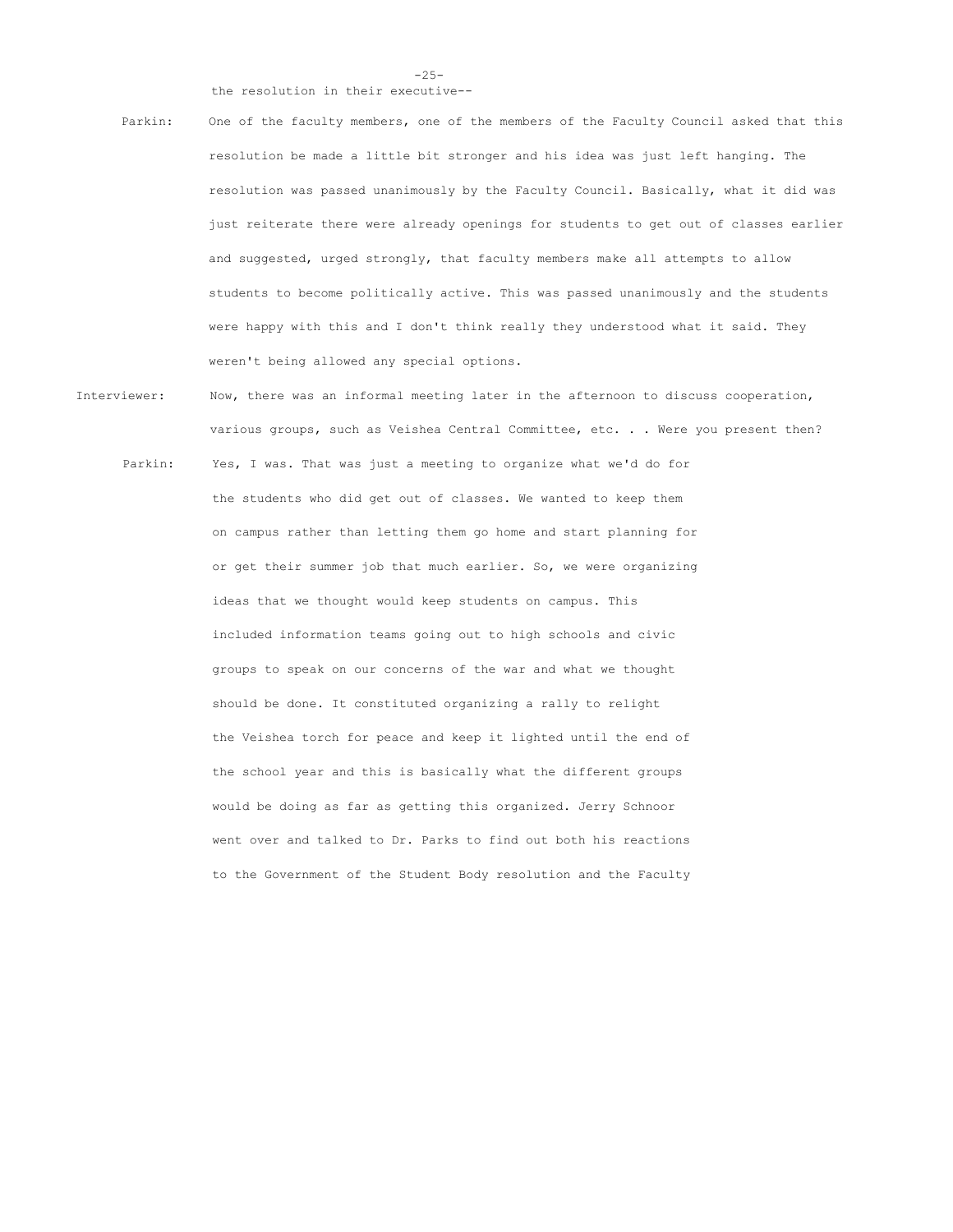Council resolution. He agreed to support the Faculty Council resolution and that's pretty much what happened.

- Interviewer: There was a meeting of AAUP that night to discuss, I assume, the Faculty Council resolution. Were you present?
	- Parkin: No, I wasn't. I was down at the office working there, trying to get a few things organized for what was going to happen the next few days. I knew the students would be going down to stop this bus which was taking draftees for their physicals down to Des Moines. It was going to happen at approximately 6:00 o'clock in the morning. I was called up that same morning about 6:30 saying that a number of students had been arrested and this time a little bit of violence had happened. So, I again went down to the courthouse.
- Interviewer: You didn't go down to the Selective Service office?
- Parkin: No, I went directly down to the courthouse to find out the names of the students arrested and find out the charges again and find out exactly what violence had happened. I talked to Chief Siedelmann and he explained the situation. I talked to the students who were down there, but not arrested, to find out what was happening. We were lucky that none of the seventeen people were arrested as repeaters, as far as being arrested again.

Interviewer: Did you talk to City Attorney Bishop again?

Parkin: No, I didn't. I couldn't see any sense in talking to him. I was, I talked to Assistant Chief of Police, Lyttle, and he allowed me to go down and talk to the students in the jail. So, I went down and talked to them. I talked to the men first and they agreed that one lawyer for the whole group is what they

-26-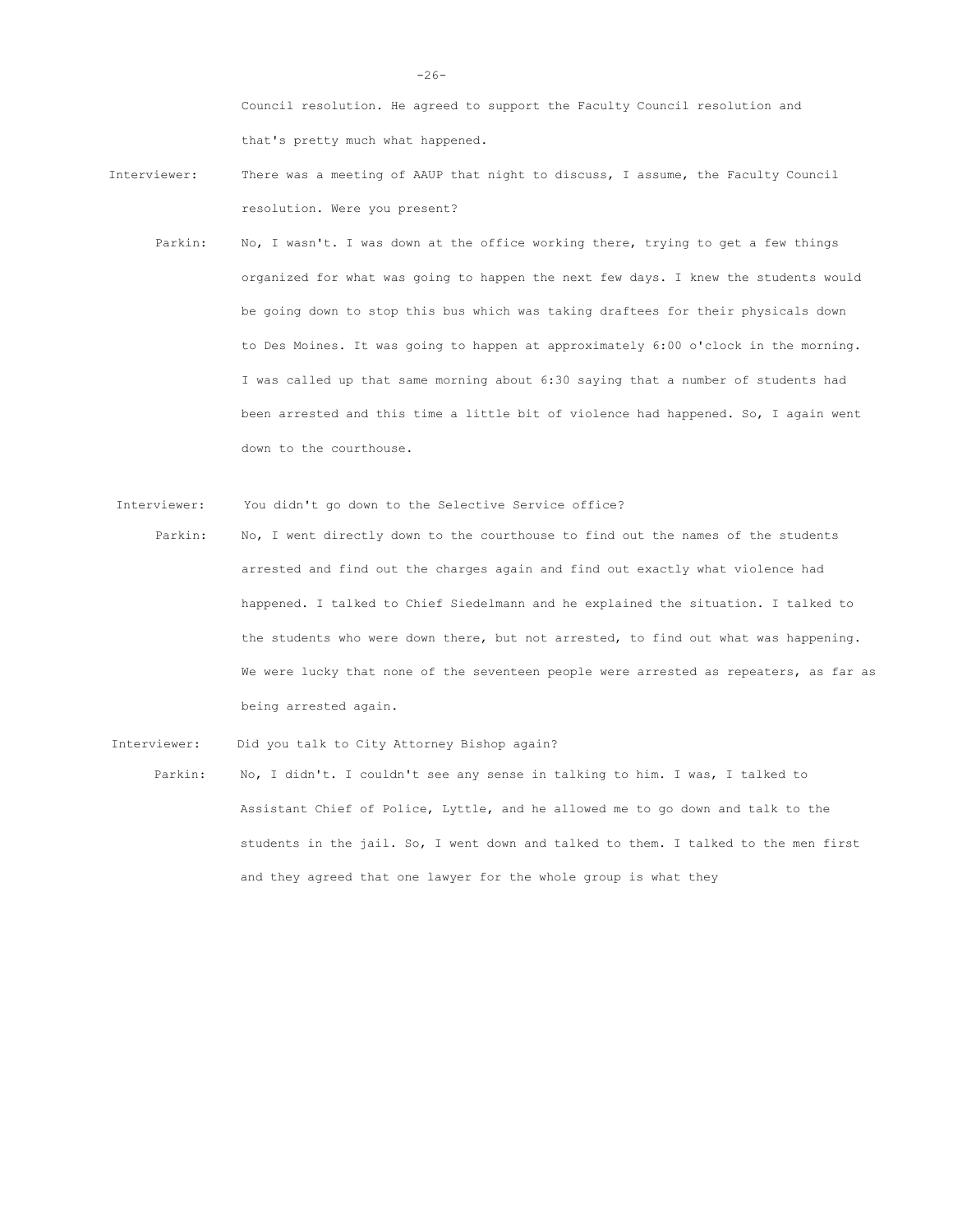wanted and I asked if there were any people that they wanted me to call and things like this and I gave them a pack of cigarettes that they asked for. And then I went up and talked to the girls to find out if there was anybody that they wanted me to call, to tell them what the men had decided as far as being represented by a lawyer. I talked to maybe both groups a half hour, came back to campus and this time we got--

- Interviewer: Did you contact a lawyer for them? Parkin: Yes. I think this time we got Jerry Jones to represent them. And he represented them at the hearing. We again raised money and--
- Interviewer: When was the hearing?
	- Parkin: The hearing was held that afternoon or rather that morning. It started I think at 10:00. Most of the people were out by noon. Yes, most of them were out by noon.
- Interviewer: Did you have enough money on hand to bail them out?
	- Parkin: We didn't have enough on hand to get them out but we did eventually raise enough. I don't know who posted the bond that day. I wasn't down there during the entire hearing but I was back at campus again trying to get things organized for the Council on Student Affairs meeting which I just hit at the tail end and we were raising money back at campus to help these students get out of jail again and this time none of the real leadership was in jail; but we also had some contradictions as to who, whether we wanted to get the people out of jail, who had been violent, who had started hitting the police. We talked to several students on this and it was finally decided that we might as well get them

 $-27-$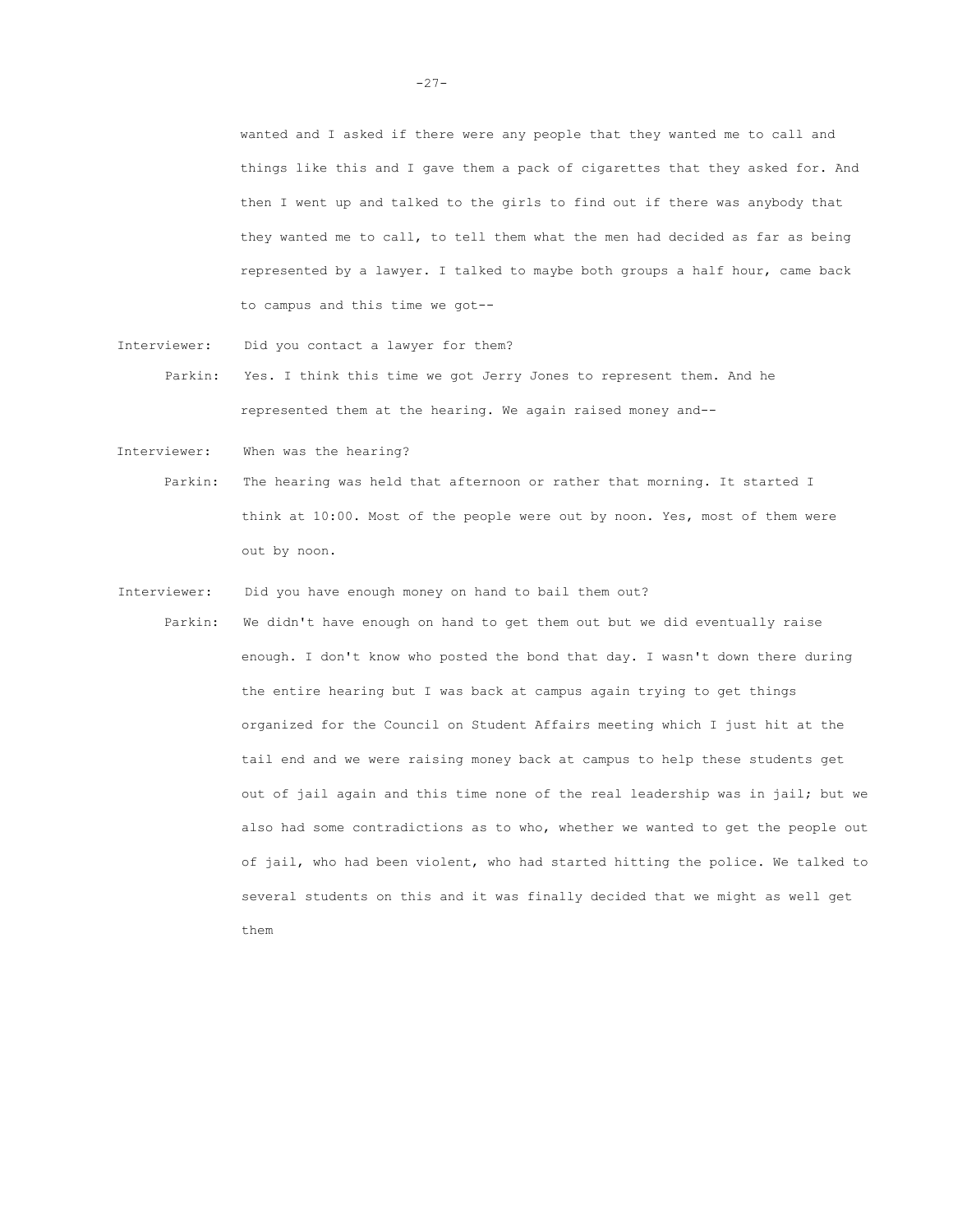all out so we wouldn't have any martyr sitting in jail. We got them out and Interviewer: Was the bail set at any large amount this time? Like with Trembly? Parkin: There were three or four resisting arrests which would be \$500. There were none higher than that. So, these students were all gotten out of jail and that day, CSA, or Council of Student Affairs voted to recommend not having Governor's Day, which I think is a good idea.

-28-

Interviewer: Governor's Day is what?

Parkin: The Governor's Day is a military review held by the ROTC students for the Governor so that he can

Interviewer: And this would have been held when?

Parkin: It would have been held the following Saturday, the 16th of May, And this was cancelled by authority of Dr. Parks. It was not cancelled to show opposition to ROTC but rather in safety for the campus just in case violence would occur on Governor's Day and I think it was a wise decision not to hold it this year. I was told on Wednesday morning, May 13th, that we had been asked to meet with Governor Ray to discuss what was happening on Iowa's campuses. We went down there, I think we were supposed to be down there about 1:00, 1:30 rather. So myself, Dave Henry, Tom Fortson, Jerry Schnoor went down to meet with the Governor. There were students from the University of Iowa and the University of Northern Iowa who also talked to him. It was basically just a rap session so the Governor could find out our views of what has happened and we could find out his views of what was going to happen in the future. We discussed such things as ROTC on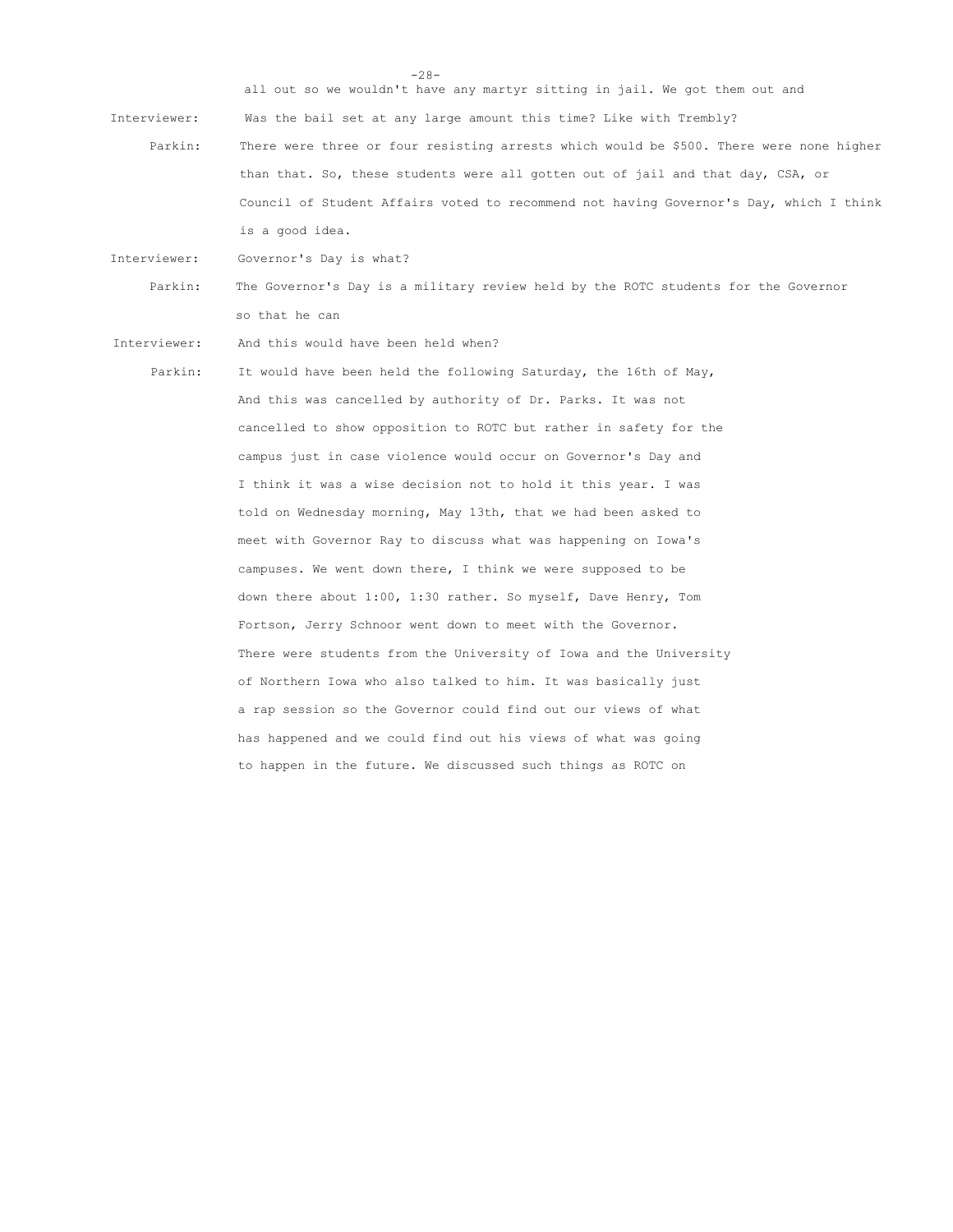the campus, movement of the Highway Patrol to the Iowa City area, the arrest of the Iowa City students, the arrest of the Ames students. We, also, expressed our displeasure at the actions of several public officials. For example, we from Ames, or rather I, expressed extreme dispeasure at the actions of City Attorney Bishop and we also told them how happy we were with the actions of the administration here on campus, Mayor Smith and people like this and basically the Ames police department, how they reacted to the situation. It was a gripe session, I guess you would say. We gave the Governor our complaints and he gave us his. We also asked the Governor whether he would be willing to come up to the Ames campus on Saturday regardless of whether there was a Governor's Day. But just to react with the students, talk to the students. He said that he would contact me on this later. So, after this discussion with the Governor, we did come back to campus and Jerry and I sat around and talked about it and we talked to a couple of students about what the Governor had said. I'd say that it was a very worthwhile session. He was very concerned about what was happening, he was interested in students' reactions as to what had happened, what might happen in the future. He had agreed that he would not call out the National Guard unless violence had happened on a campus and even if the Guard was to come out there would be no loaded weapon used by the National Guard and this made all of us very happy. Like I said, it was a worthwhile session, I agreed. We all got a lot out of talking to him and finding out what his opinion was, finding out what the opinion of the Iowa City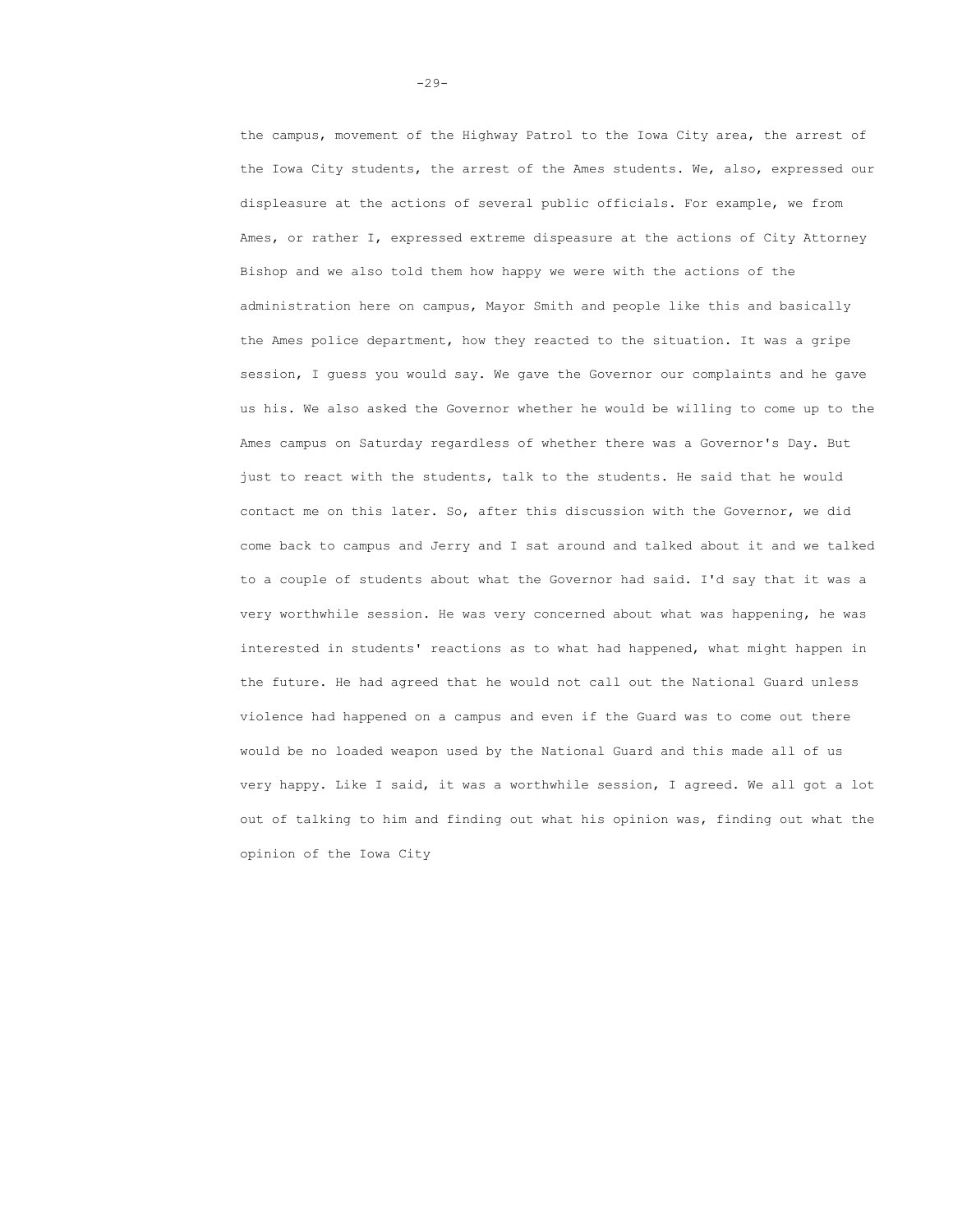students was. They were a more radical group than either ourselves or the University of Northern Iowa people and they were apprehensive, I think, about talking with the Governor in the first place, but we did get a lot discussed from this. On Friday morning, the pre-trial arraignments for Bob Trembly, Jeff Klomp, Clyde Brown who were among the first group of students arrested were held. Jeff Klomp was told the charges against him were dismissed against him as far as resisting arrest because of mistaken identity. Clyde Brown was informed that Lo ras Friberger, or a warrant for arrest for Loras was out 'cause he was also charged with resisting arrest now. Clyde came back and told us about this

Interviewer: You say 'us', you mean?

Parkin: Jerry Schnoor and myself. Nobody had informed Loras, none of the police had told him or the City Hall hadn't told him. So, that afternoon around 1:00, he came in the office and we discussed exactly what he was going to do. Some of the students, Bob Trembly suggested that he wait until Monday and go down and have a mass rally while he goes down or call the police on campus to pick him up. I suggested that he go down today and show that he was concerned as to why he was being arrested and he was not fighting the due process of the judicial system here in Ames. So, he decided to go down that day. We told him we had enough money to get him out. We called the press so that we'd get good coverage of a student turning himself in because I guess this would give us more rapport with the Ames citizens. So, we took him down to City Hall and he was booked, fingerprinted and

 $-30-$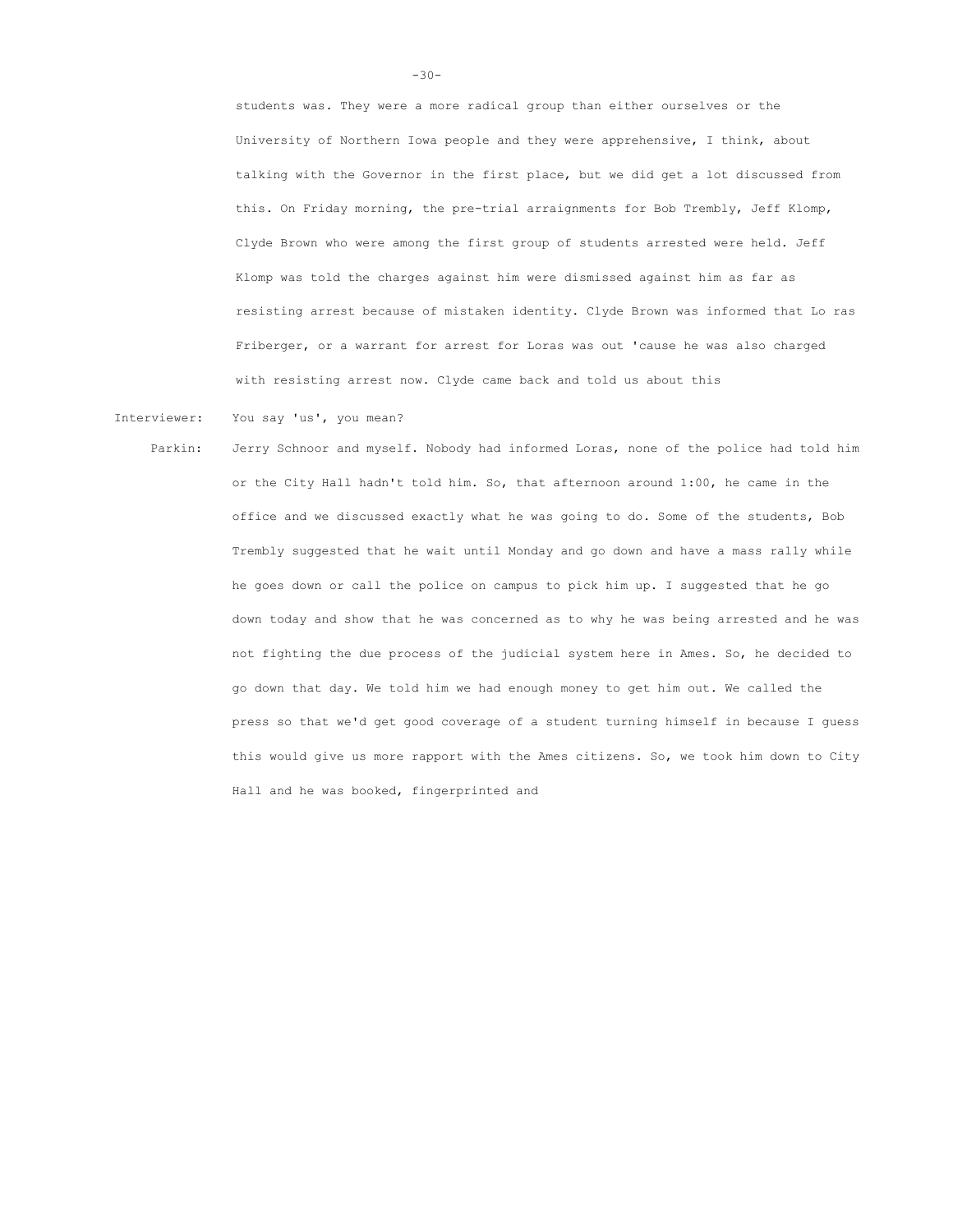things like this and then the bond was posted for him. And he was released that day. Earlier that day, I had been in contact with Mike Sellers, special assistant to the Governor, to find out if Governor Ray would be able to come up sometime during the next week. Mr. Sellers called me and said that the Governor would be coming up that day. He'd be arriving at the Ames airport around 3:30 and we were to pick him up there and bring him to campus so that he could talk with students. As soon as we got done with Loras down at the City Hall, we went to pick up the Governor and his wife and another assistant and then went back to the Memorial Union. We showed him the Vital Issues Center which is organizing all the speaking engagements and petitions drives that are happening now at Iowa State. He sat there and talked with a couple of students about what was happening. We tried to keep this played down as much as possible. He didn't want any special publicity on it. He'd just as soon keep away from the press during this time. Somebody called WOI and said the Governor was walking down the hall with Jerry Schnoor and Jerry Parkin, so as soon as we found that out we left. We went out to the Towers Residents Association and were there about, it was 5:00 or 5:30, just as the lunch lines were opening. Eventually, we got a group of maybe thirty or thirty-five students talking with the Governor. They discussed such things as ROTC, what their feelings on the issues had been, the strike, the protests, things like this. We then took him into a sorority house on campus, the Kappa Alpha Theta house for supper and he talked to a few students there and then we took him back to the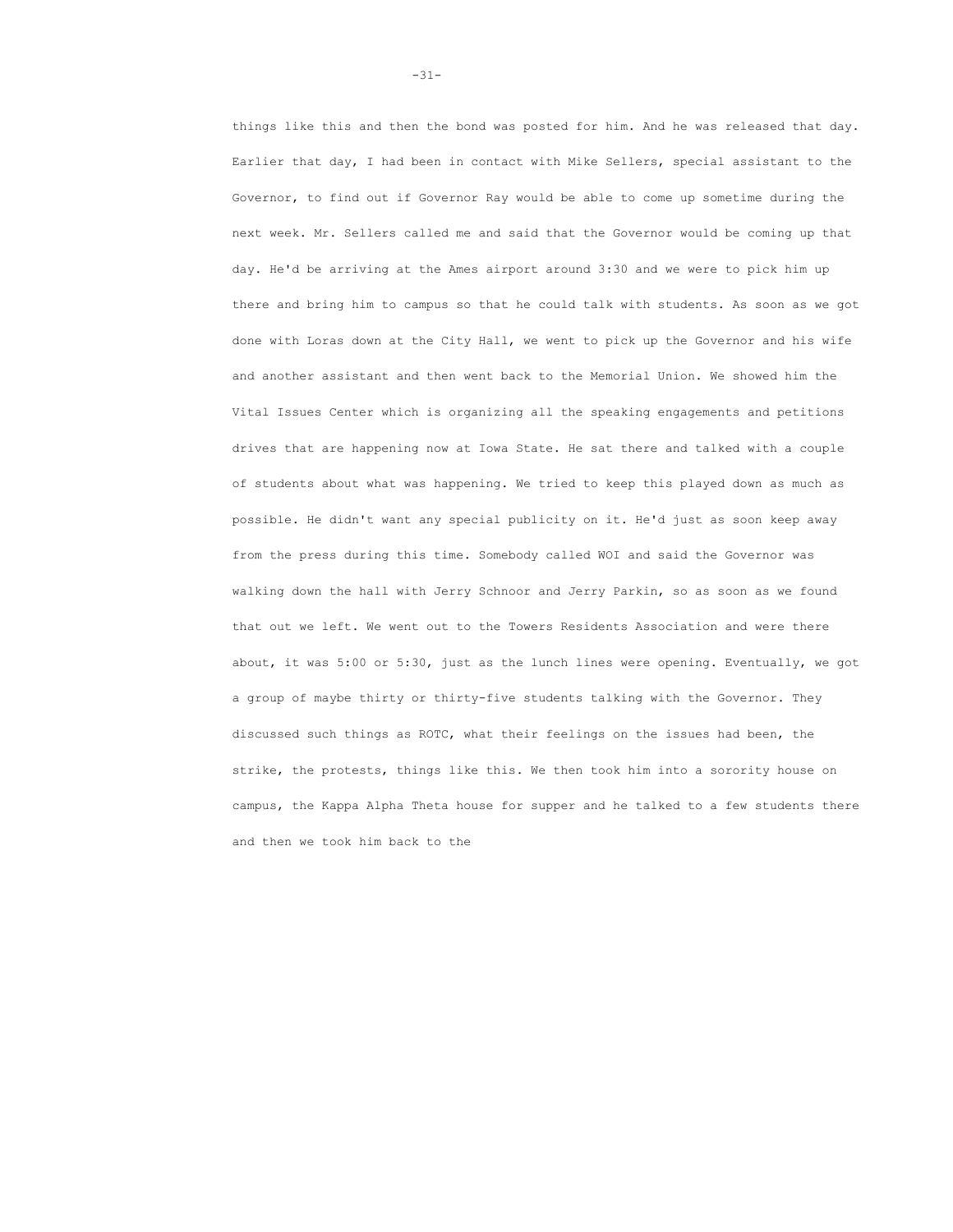airport around 6:30 that night. A number of students were impressed that the Governor had shown concern by coming to the campus. I think anybody that talked to him was impressed with his ideas and his willingness to come here and discuss things with what you would call the average student, if there is such a thing. We talked with him on the way back to the airport a little bit. He was very happy that the press had not been informed that he was coming so that he, the main reason that he didn't want the press to come is that he doesn't feel he can talk openly and the students will talk openly with him if the press is around. I think we did get a better reaction than we would have if the press had been around. We didn't get any static from the Iowa State Daily or WOI or anybody like this for not informing them. In fact, I have never heard anything from them on this situation. So, we were very happy with the reaction of the students and the reaction of Governor Ray, as to what was happening here. He did get a lot accomplished. He was impressed with the Vital Issues Center and the way we were organizing things here. The Vital Issues Center was set up basically as a need for the organization of activities on campus and what was going to be happening, throughout the state, and the rest of the school year. It was felt that the Government of Student Body should set this up as they were a more legitimate group than other groups participating in this. By legitimate, I mean more well known with the faculty and with the students and townspeople in Ames. We organized this and set it up in the Senate office in the Memorial Union.

-32-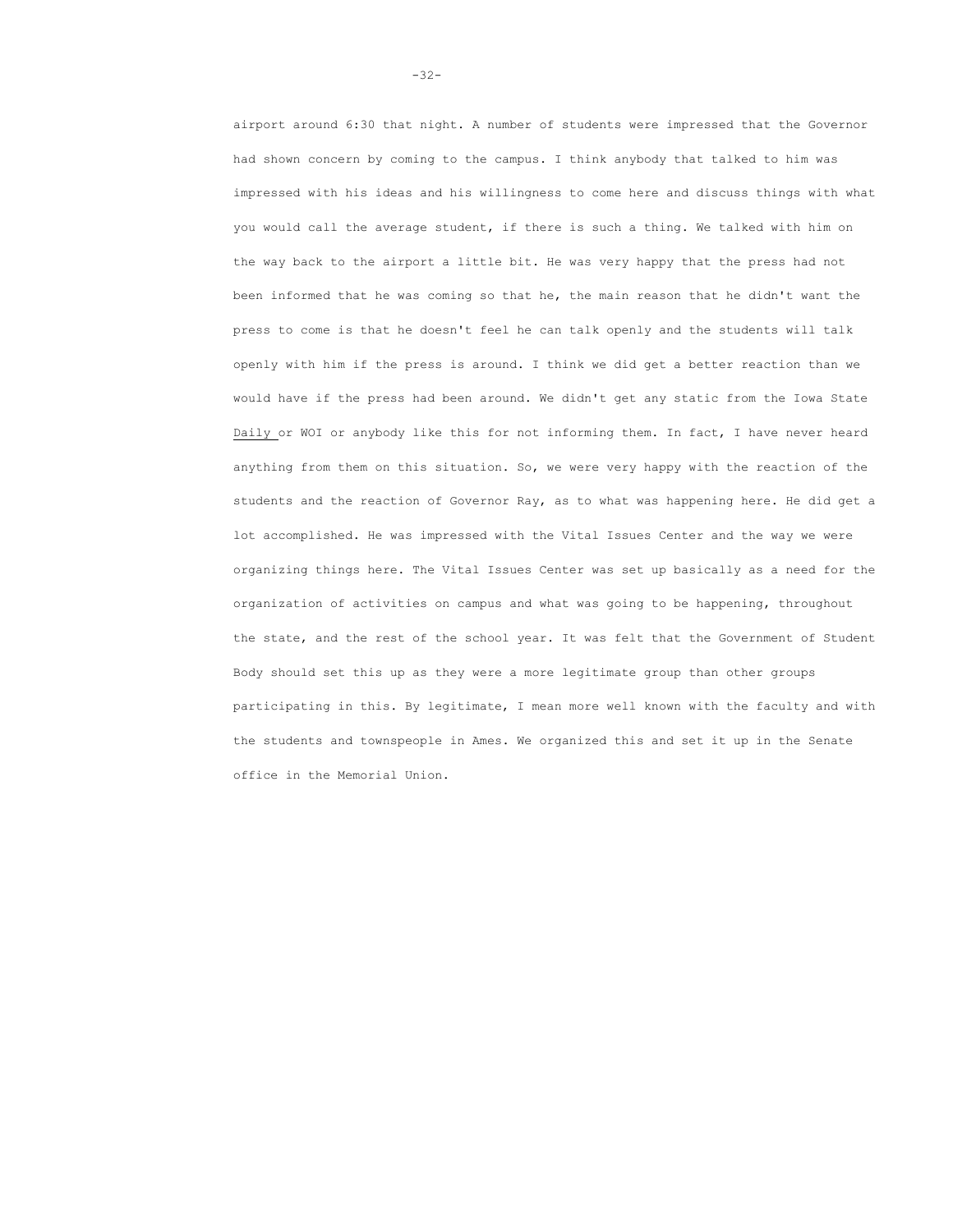Bob Nelson, a senator from the Science and Humanities college, set up most of things and kept it manned throughout the days. One of the first things we did was to run off a contract form for students and faculty to sign as far as getting out of class on early arrangements they had made and so we would have written records as to what students had done. We also organized petition drives for Amendment 609 which limited funds to the Indo-China war. It was proposed by the Senator McGovern, Senator Hughes, Senator Goodell and Senator Hatfield and we organized petition drives here. We've also organized seminars in which faculty members, students, and state people have spoken as far as education for people to the situation of the Cambodian war. We have such people as Bill Ringle speak on what is happening in the war, Rick Thompsen, who is our student body draft counselor, spoke on the draft and the war, state representative June Franklin from Des Moines, spoke on racism and war. We had a panel of state senators speaking of the effects of our national government and state government on war and on the nation's whole. And these have been very well attended. We've had a lot of good reactions and most of the seminars have been filled. We've been very fortunate in having ROTC people set up seminars for us to speak on ROTC on campus. I think we had a real good reaction to this. This Vital Issues Center is also organizing teams to go out and speak to different townspeople and different groups in different cities across the state to show what is happening on the campuses. We're trying to get a cross section on these groups. We want to get a student member that's more to the left,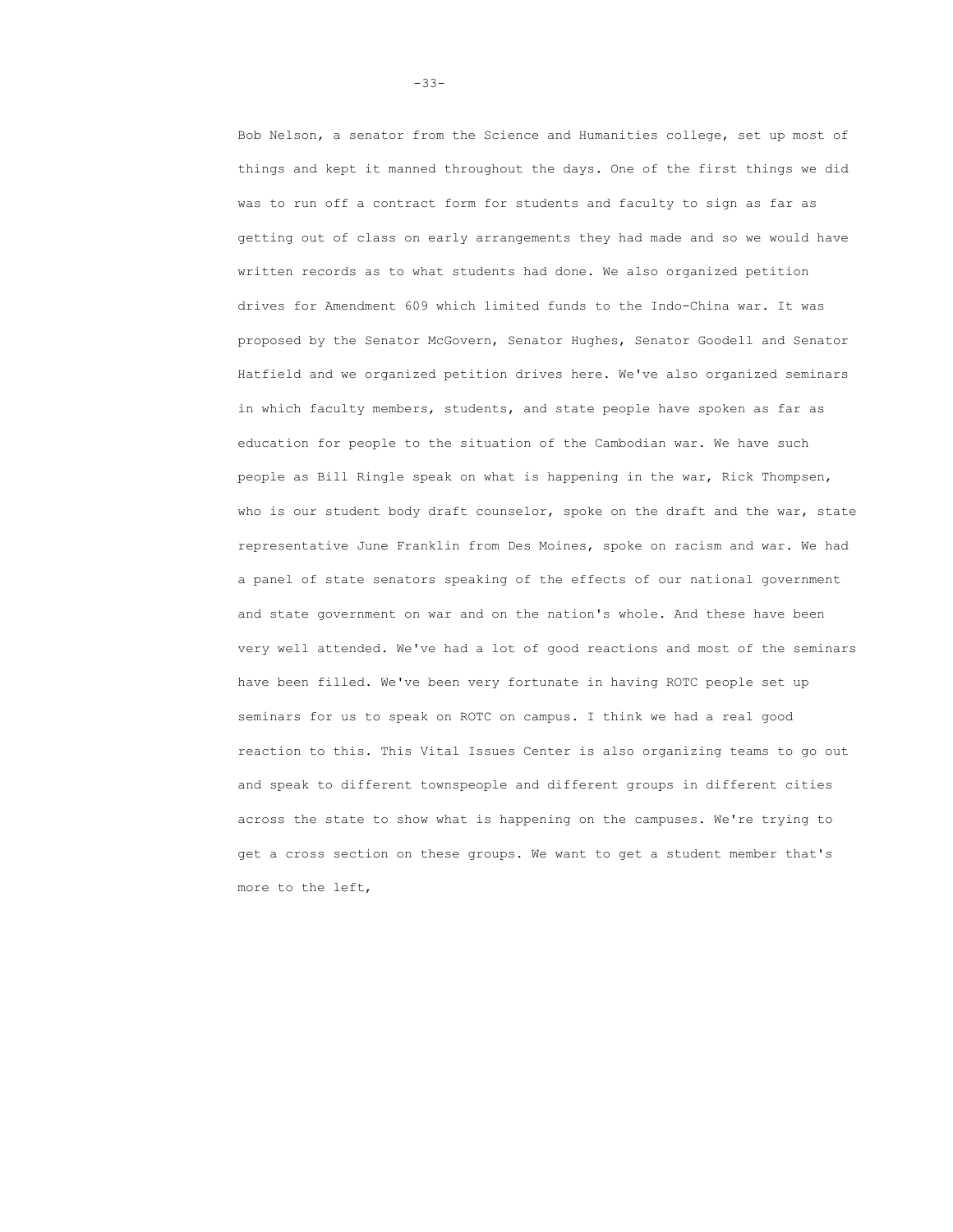then a very conservative student who agrees with President Nixon, and a faculty member on the committee. We've had a lot of trouble getting a conservative student who agrees with the war. They just seem like that they don't need to get the point across or they don't want to go out and express this information to the people of the state. But we've had seven or eight groups going out lately and I think we're getting a lot more towards the end of the year which is kind of bad I guess because a lot of students will be going home.

Interviewer: Is this intended to keep going during the summer and right into next fall? Parkin: Yes, it is. We are also gathering names and addresses, summer addresses of students who are interested in working with the peace movement during the summer. A group of students are going to Washington D.C. next week to lobby for the peace movement. I think there are about five from Iowa State that are going. I'll be in Washington all summer and I hope with my time off there from my job, I will be able to work as far as lobbying, and the peace movement and things like this. I'm also writing a special problems paper for the political science department on the peace movement and its effects on the national government, its impact on the national government. So, I hope to be doing a lot of work on this during the summer. I don't know if it will be coordinated here in Ames, during the summer. It depends on who is going to be around the University, but it will be coordinated from someplace in the state during the summer in hopes that it will keep things going. Another thing we are

-34-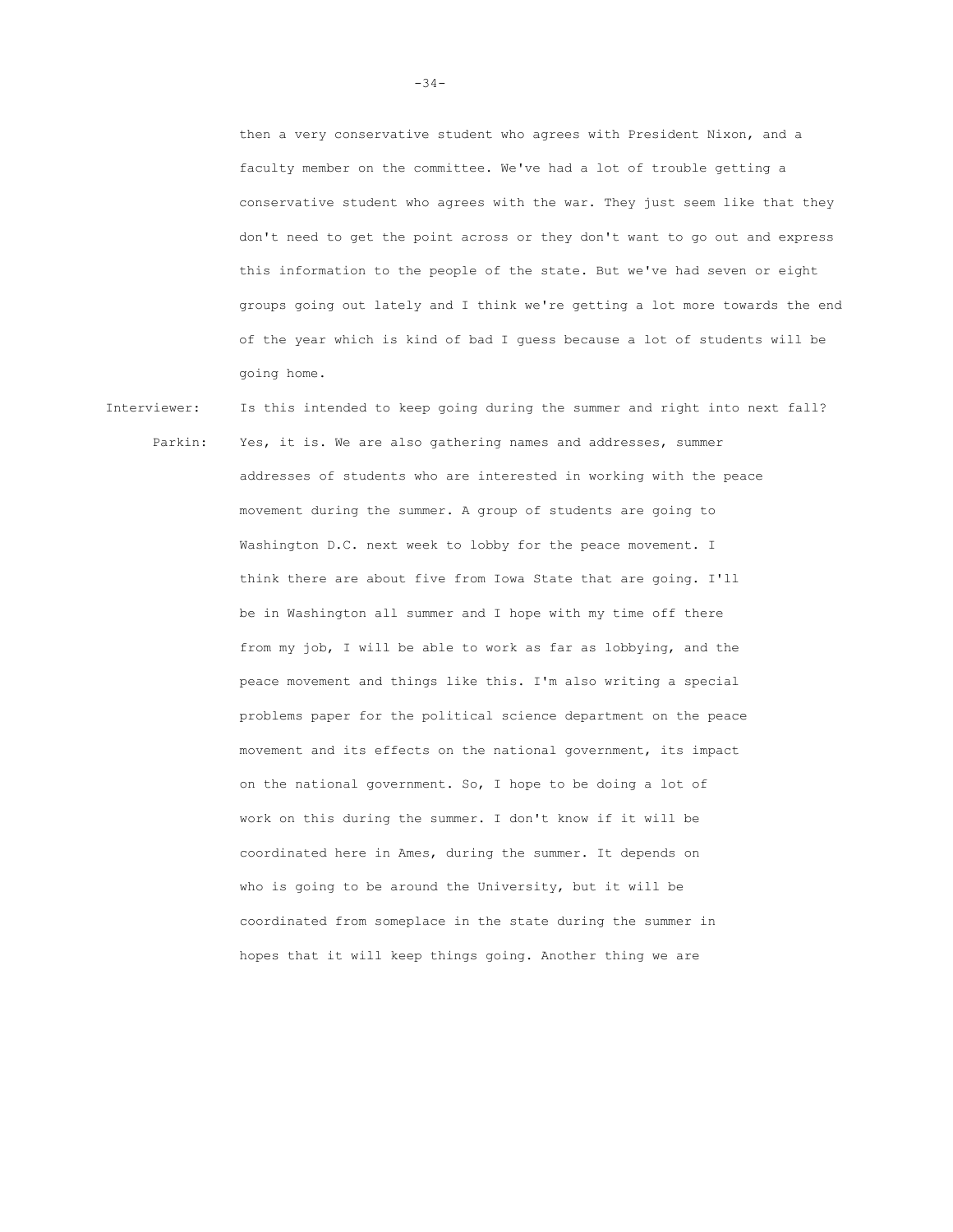trying to do to the Vital Issues Center is get people in national prominence and big leaders to come to the University and talk to students. I've been pretty much in charge of this and we haven't really had that much luck except through the seminar. I contacted Senator Miller in Washington to find out if he could speak. His personal secretary said that she would call back and let me know. So, I called her back the next day and talked with her about it and she said the Senator was so filled up with commencement exercises and things like this that there was no way he could come. But he would be very happy to send us four thousand copies of his newsletter which had all his opinions of the war in it. It didn't make anybody that had heard about this too happy. I also contacted Congressman Schwengel who is in the midst of a campaign right now and it was almost impossible for him to come, but there are a number of students on the campus who are working for him in his campaign, or primary campaign against David Stanley. I've been very active in his campaign, especially since he's the one that gave me the job in Washington this summer, but we're hoping for his victory, and then a number of students are working for William Plymat, who is a peace candidate against, or in the Republican primary, hopefully against Neil Smith in the 5th district. We haven't had that much luck getting national leaders on campus. We've had pretty good luck as far as getting state senators, state representatives and community leaders to speak.

Interviewer: Is this something that you again hope can keep going until next fall Parkin: I hope so, yes, because the elections will be coming up November

-35-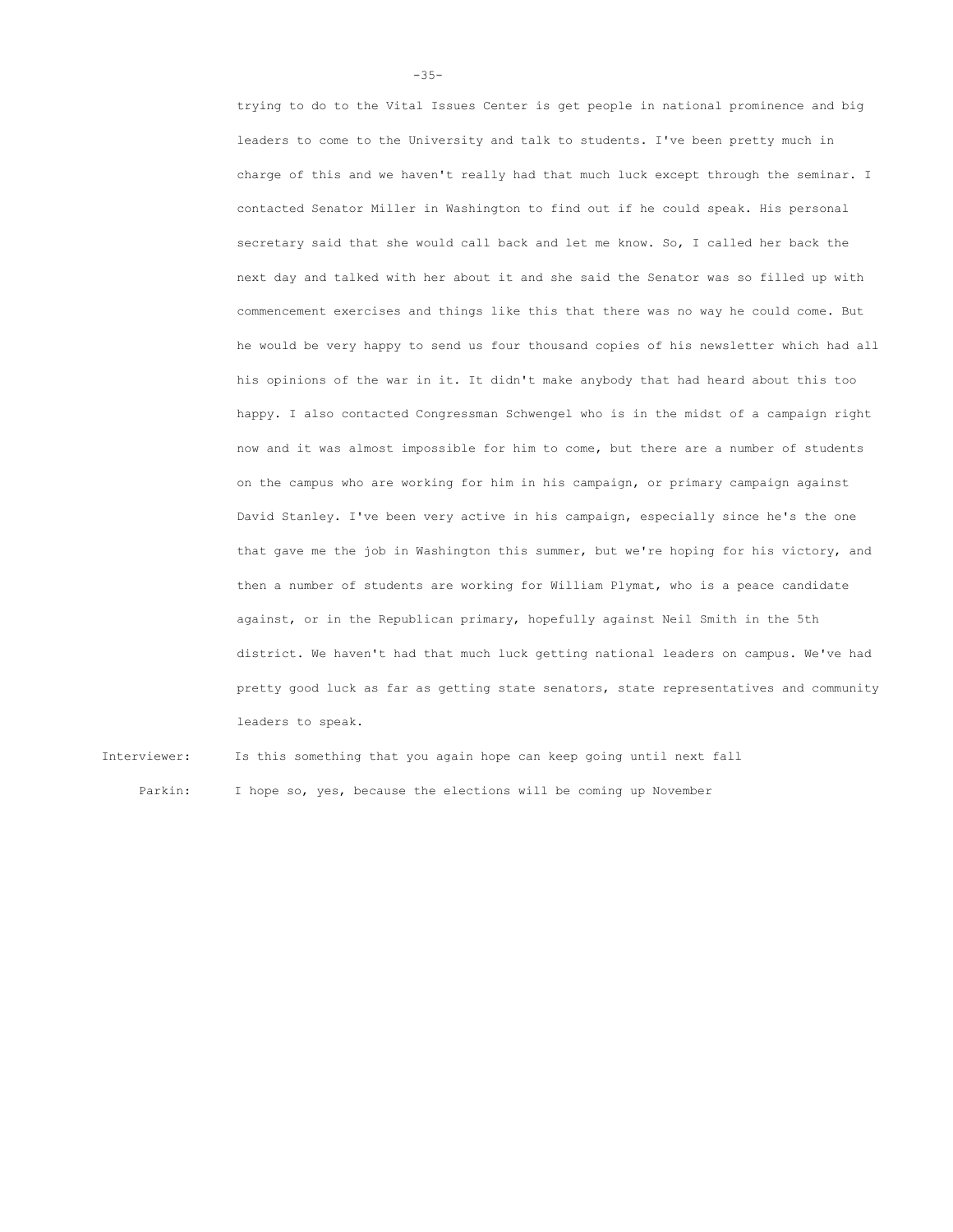4th, next fall. We hope that we can get a lot of the candidates here on campus to speak, both candidates for the state-house and candidates for the Congress.

- Interviewer: What were your aims when you first entered into these events on campus? Parkin: I'd say my aim was basically to show the American people and the national leaders that we as students are concerned citizens by what our nation is doing, what is happening in the world. We tried basically to work through the system to show the people we could work through the system, we would work through the system with a common goal. The trouble is right now that this movement hasn't spread enough to the entire nation. This is one of our aims in the very near future to get more of the average silent majority type of people involved in the movement.
- Interviewer: Now, you have been active on the events on campus, either organizing, participating, or such. How effective do you think the actions have been in implementing your own aims or the aims of others associated?
	- Parkin: I think we have been very effective. I think a lot of the people in the nation have shown a great respect for the movement now because we have tried to keep non-violence, or tried to keep violence at a minimum or completely out of it if we can. I think they're impressed that we are working through the system. This is what a lot of people, you know, didn't think that students could ever do or especially the radical type of students. Even these students are working through the system, either for congressmen, senators, things like this. I think we're going to

-3 6-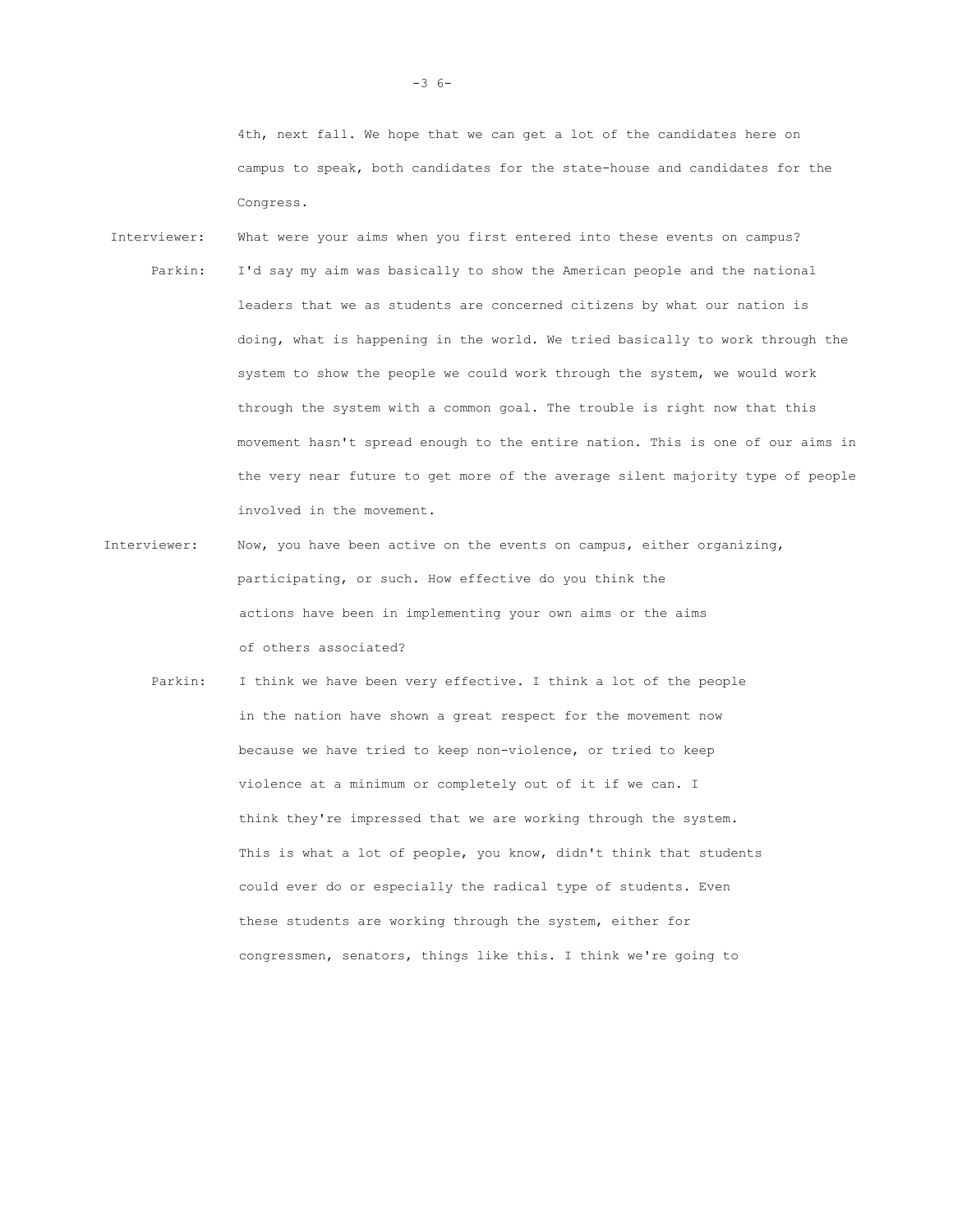have a great impact on the national election coming up in November. A lot of senators and congressmen are very concerned now about the outcome of that election. Some of the congressmen and senators who are coming up for elections will worry about their reelection power abilities. They're worrying a little less now while the hawkish people are worrying more and I think the impact of letter campaigns, things like this on our senators and congressmen will change quite a few attitudes and will change the outcome of the election they expected.

- Interviewer: Now, if you could re-do what had happened on campus, do you think anything, would you have done things differently?
	- Parkin: I think the only thing I would have done differently is try to get a little more organization. We were very loosely organized at first and we hadn't really started getting organized until about two weeks ago. I think with more organization, it would have given it more impact on the nation and gotten more people involved in it.
- Interviewer: Have these actions changed your way of thinking or your aims in anyway? Parkin: They have changed my way of thinking I think a little hit. I am more impressed with political concern of people around me. never thought, like I said before, that the type of people I've been working with, say the radicals, or left, would work within the system. They see that this is the way it has to be done, that this is the only way it can be done and I'm very happy with the way it has happened. I also changed my thinking towards a number of people in the national limelight I'd say, because I've come

-37-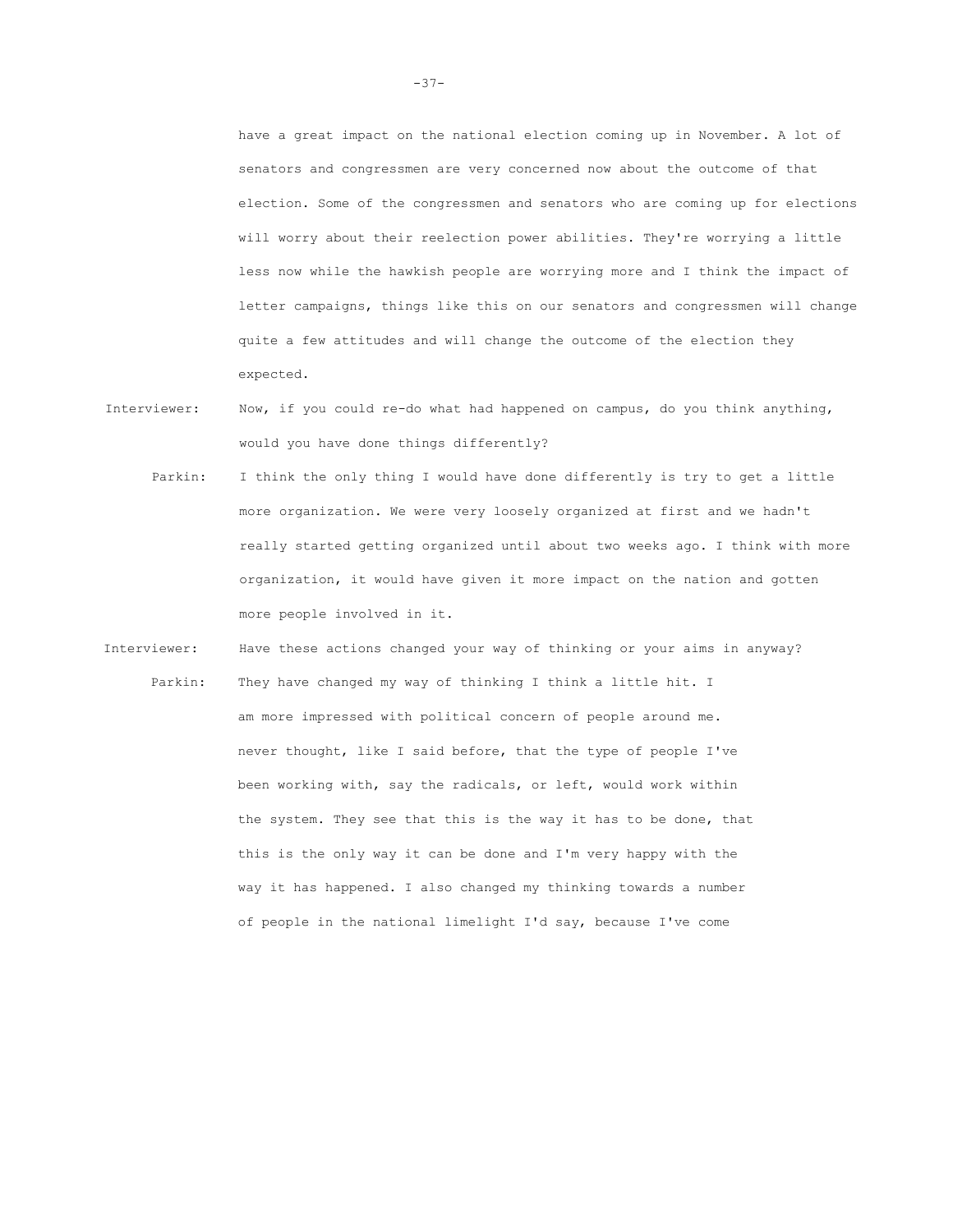to respect Senator Hughes much more for his attempts to stop the war. I can't say as I support the President, Nixon, and his move. I think he did what he thought was right, but I disagree with what he said and what he thinks is right. I think he limited his own political future now. I think otherwise he would have been a good President. Right now, I think, unless he comes out ahead, he gets the troops out by say the end of the year, I think he ruined himself politically.

- Interviewer: How would you characterize the events on campus, the movement itself as violent, nonviolent; if you pick either one, why?
	- Parkin: I think the events on the campus have been non-violent almost one hundred percent. The leaders of this, a lot of them, such as Clyde Brown, Tom Potts are past the point where they want any violence at all and I think we've been very lucky to be nonviolent. I think we can remain non-violent because the students realize that the only good impact they are going to have is if they are non-violent. Once they get violent they are not going to have any type of impact at all as far as getting something accomplished.
- Interviewer: Many times, the accusations brought against the student government is that they're ineffectual, they're simply window dressing or whatever the administration wants to do, they are not at all relevant to the needs or wants of the students. How would you evaluate the GSB on this campus? And if it has become effective, what reason would you give for it?
	- Parkin: I think I can bring opposition to your point that student government is just a window dressing for what the administration wants

-38-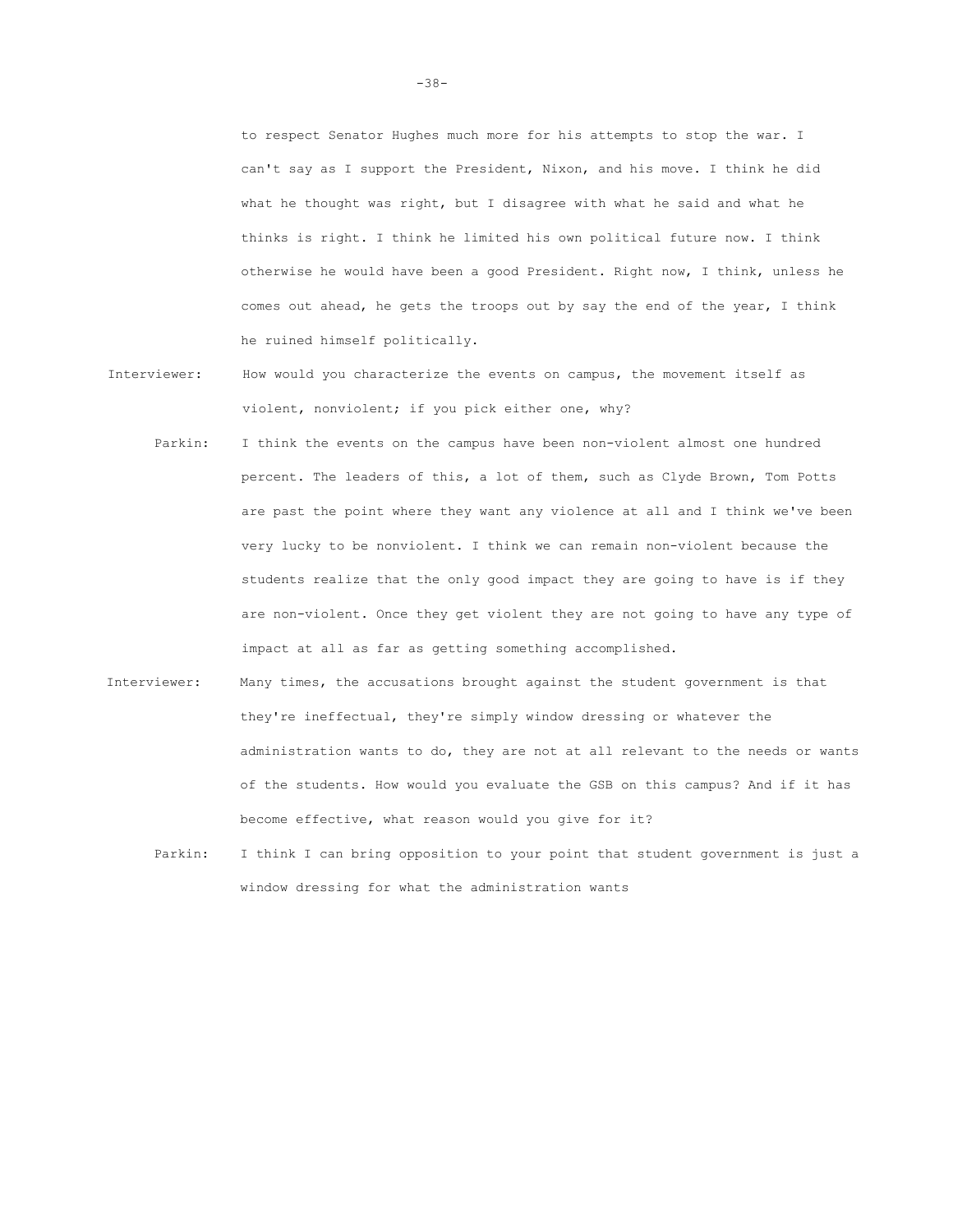by saying that the student government on this campus did pass the strike, or act upon the strike which of course the administration did not want. We've done a lot against the administration, a lot of things during the past few weeks. I think the administration realizes they need this slap in the face every once in awhile, if you'd call it that. I've talked to a number of them that say they understand that. I'd say we've represented the students who have shown concern and have not been apathetic. We did not receive comment at all from the students who were for Nixon's movement into the war and I think they well knew that GSB would be bringing this up in their meeting when they voted on the strike and the option of classes. I think the only students we really heard from were the students who were interested in stopping the war, interested in the peace movement. I think we've been very effective as far as organizing this activity, keeping students involved, getting more students and more townspeople and faculty members involved. I've been very impressed with the way GSB as a whole has reacted to this thing. We've come up far above any expectations of anybody, as far as our effectiveness and our work in that area.

Interviewer: Is this perhaps because you finally connected up with the cause of it, the thing that is relevant both on the local level and national level and do you feel that you're doing something use ful; could you say for example, get the same reaction out of GSB for hiring and firing of a basketball coach? Parkin: I think that, of course, my personal opinion is a little bit biased, but I think GSB has always been relevant but something

-39-